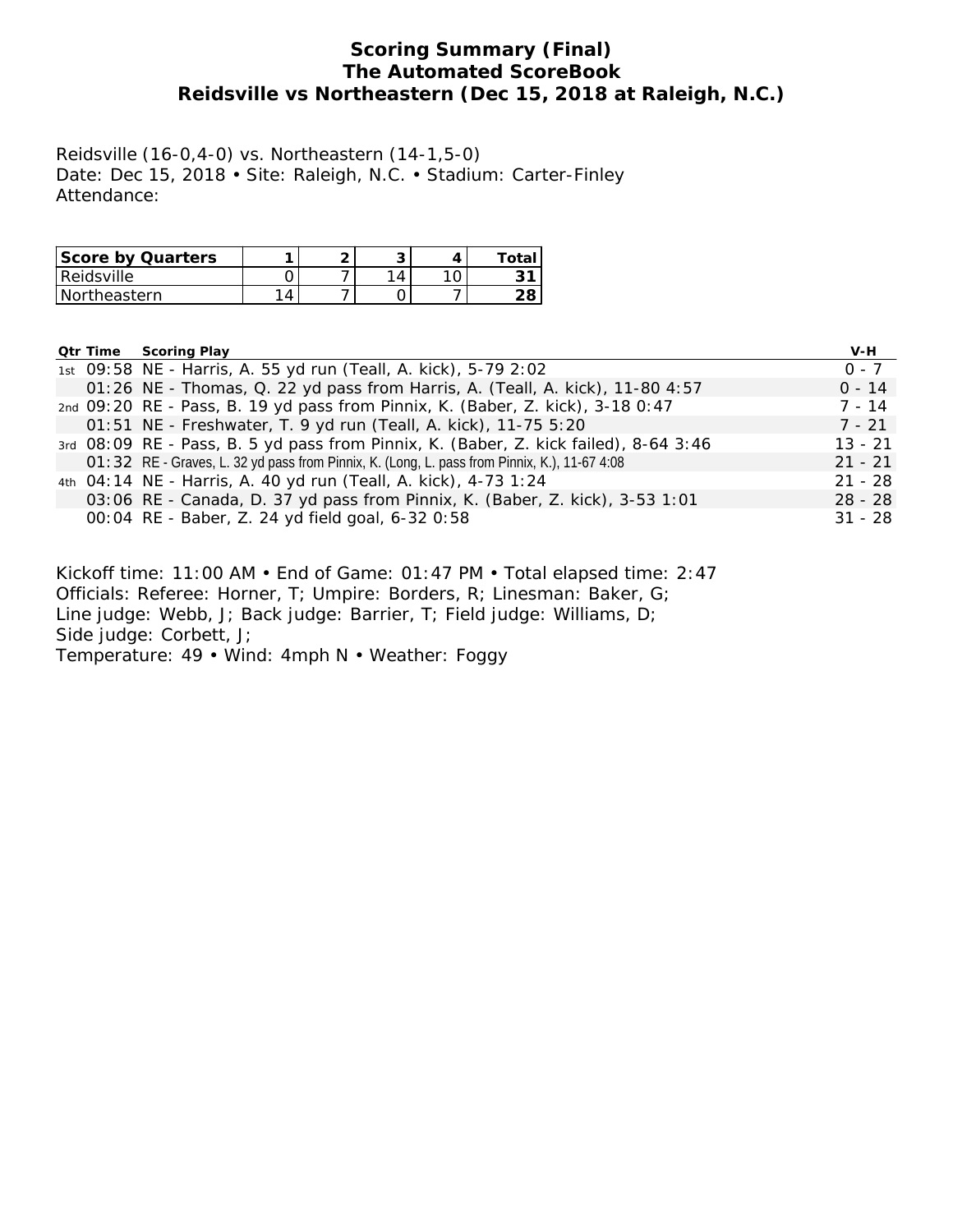# **Team Statistics (Final) The Automated ScoreBook Reidsville vs Northeastern (Dec 15, 2018 at Raleigh, N.C.)**

|                                | <b>RE</b>      | NΕ             |
|--------------------------------|----------------|----------------|
| <b>FIRST DOWNS</b>             | 21             | 17             |
| Rushing                        | 13             | 12             |
| Passing                        | 6              | 3              |
| Penalty                        | $\overline{2}$ | $\overline{2}$ |
| <b>NET YARDS RUSHING</b>       | 203            | 264            |
| <b>Rushing Attempts</b>        | 42             | 45             |
| Average Per Rush               | 4.8            | 5.9            |
| Rushing Touchdowns             | 0              | 3              |
| <b>Yards Gained Rushing</b>    | 250            | 304            |
| Yards Lost Rushing             | 47             | 40             |
| <b>NET YARDS PASSING</b>       | 116            | 47             |
| Completions-Attempts-Int       | $9 - 26 - 2$   | $3 - 6 - 1$    |
| Average Per Attempt            | 4.5            | 7.8            |
| Average Per Completion         | 12.9           | 15.7           |
| Passing Touchdowns             | 4              | 1              |
| <b>TOTAL OFFENSE YARDS</b>     | 319            | 311            |
| Total offense plays            | 68             | 51             |
| Average Gain Per Play          | 4.7            | 6.1            |
| Fumbles: Number-Lost           | $1 - 0$        | $3 - 2$        |
| Penalties: Number-Yards        | $7 - 45$       | $9 - 76$       |
| PUNTS-YARDS                    | $3 - 110$      | $3 - 115$      |
| Average Yards Per Punt         | 36.7           | 38.3           |
| Net Yards Per Punt             | 30.0           | 38.3           |
| Inside 20                      | 1              | $\mathbf{1}$   |
| $50+Yards$                     | 0              | 0              |
| Touchbacks                     | $\mathbf{1}$   | 0              |
| Fair catch                     | 0              | 1              |
| KICKOFFS-YARDS                 | $6 - 258$      | 5-185          |
| Average Yards Per Kickoff      | 43.0           | 37.0           |
| Net Yards Per Kickoff          | 36.0           | 19.4           |
| Touchbacks                     | 0              | 0              |
| <b>Fair Catch Yards</b>        | 0              | 0              |
| Punt returns: Number-Yards-TD  | $0 - 0 - 0$    | $0 - 0 - 0$    |
| Average Per Return             | 0.0            | 0.0            |
| Kickoff returns: Number-Yds-TD | $5 - 88 - 0$   | $6 - 42 - 0$   |
| Average Per Return             | 17.6           | 7.0            |
| Interceptions: Number-Yds-TD   | 1-0-0          | 2-4-0          |
| Fumble Returns: Number-Yds-TD  | $0 - 0 - 0$    | $0 - 0 - 0$    |
| Miscellaneous Yards            | Ο              | Ο              |
| <b>Possession Time</b>         | 25:57          | 22:03          |
| 1st Quarter                    | 5:01           | 6:59           |
| 2nd Quarter                    | 4:45           | 7:15           |
| 3rd Quarter                    | 7:59           | 4:01           |
| 4th Quarter                    | 8:12           | 3:48           |
| <b>Third-Down Conversions</b>  | 9 of 14        | 3 of 7         |
| <b>Fourth-Down Conversions</b> | 1 of 2         | 1 of 1         |
| Red-Zone Scores-Chances        | $3 - 5$        | $1 - 1$        |
| Touchdowns                     | $2 - 5$        | $1 - 1$        |
| Field goals                    | $1 - 5$        | $0 - 1$        |
| Sacks By: Number-Yards         | $2 - 12$       | $4 - 30$       |
| <b>PAT Kicks</b>               | $2 - 3$        | 4-4            |
| <b>Field Goals</b>             | $1 - 1$        | $0 - 0$        |
| Points off turnovers           | 7              | 0              |
|                                |                |                |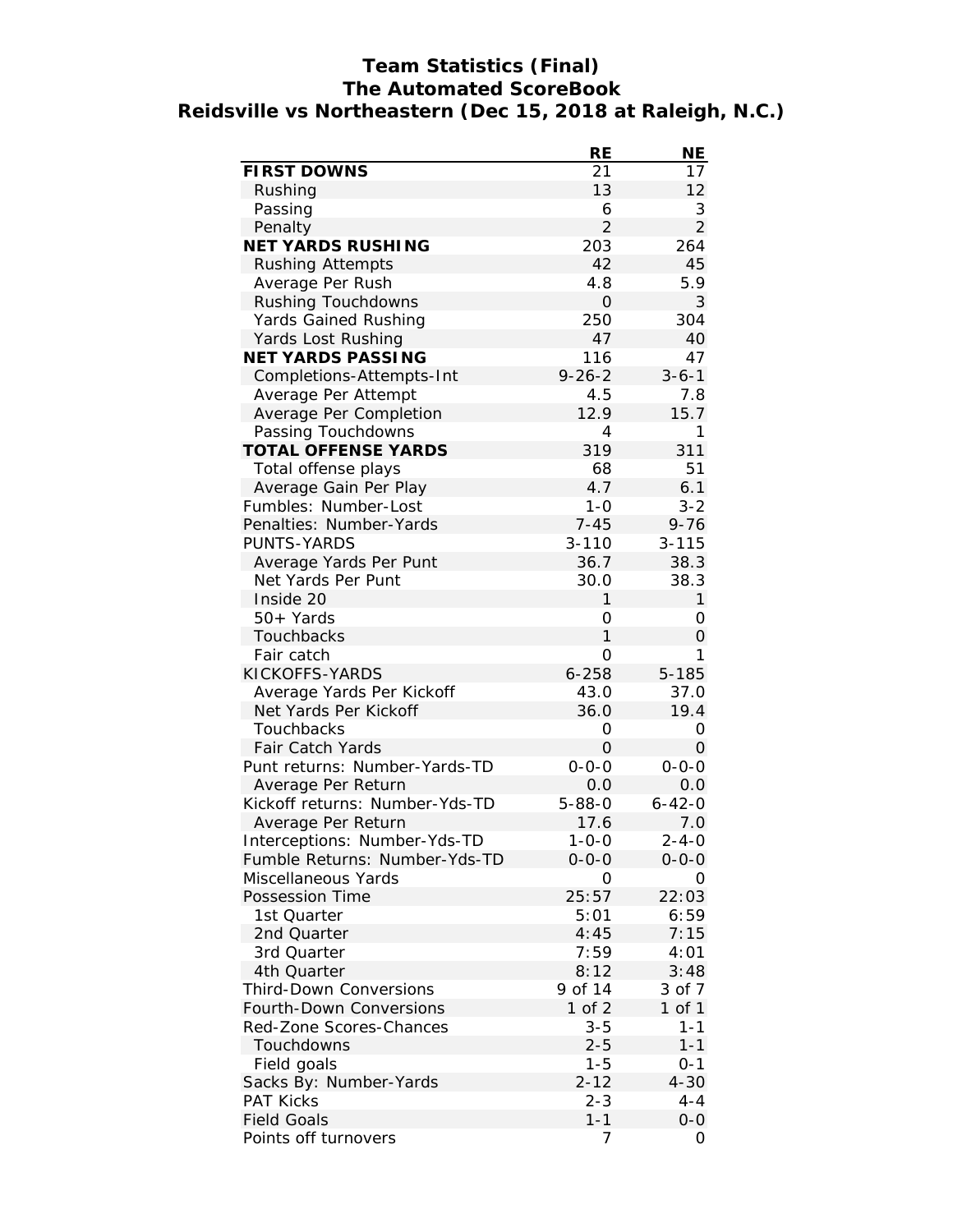# **Individual Statistics (Final) The Automated ScoreBook Reidsville vs Northeastern (Dec 15, 2018 at Raleigh, N.C.)**

| <b>Rushing</b> |    | No. Gain Loss Net TD Lg Avg |   |           |          |      |            |
|----------------|----|-----------------------------|---|-----------|----------|------|------------|
| Canada, T.     | 18 | 126                         |   | 2 124     | $\Omega$ | 27   | 6.9        |
| Long, L.       | 14 | 103                         | O | - 103     | 0        | - 28 | 7.4        |
| Pass, B.       |    | 8                           | O | 8         | 0        | 8    | 8.O        |
| TEAM           |    | O                           |   | 15 - 15   | $\Omega$ |      | $0 - 15.0$ |
| Pinnix, K.     |    | 13                          |   | $30 - 17$ | $\Omega$ |      | $6 - 2.1$  |
| Totals         |    | 250                         |   | 47 203    | 0        | - 28 | 4.8        |

| Passing       | $C - A - I$  |     | Yds TD Long Sack |   |
|---------------|--------------|-----|------------------|---|
| Pinnix, K.    | $9 - 25 - 2$ | 116 | -37              | 4 |
| Pass, B.      | $0 - 1 - 0$  |     |                  |   |
| <b>Totals</b> | $9 - 26 - 2$ | 116 | 37               | 4 |

| Receiving  |   | No. Yards | - TD | Long |
|------------|---|-----------|------|------|
| Pass, B.   | 3 | 32        |      | 19   |
| Long, L.   | 2 | 21        | റ    | 16   |
| Canada, D. |   | 37        |      | 37   |
| Graves, L. |   | 32        |      | 32   |
| Canada, T. |   | 5         | 0    | 5    |
| Pinnix, K. |   | $-11$     |      |      |
| Totals     |   | 116       |      | 37   |

| <b>Punting</b> |            |               | No. Yds Avg Long In20 TB |                |
|----------------|------------|---------------|--------------------------|----------------|
| Pass, B.       |            | 3 110 36.7 45 |                          | $\overline{1}$ |
| Totals         | 3 110 36.7 | 45            |                          |                |

|                | Punt             |  |                     |    |   | Kickoff Intercept |      |
|----------------|------------------|--|---------------------|----|---|-------------------|------|
| <b>Returns</b> | No Yds           |  | Lg No Yds Lg No Yds |    |   |                   | - La |
| Pass, B.       |                  |  | 39                  | 21 |   |                   | O    |
| Canada, D.     |                  |  | 28                  | 28 |   | $\mathbf{O}$      | ∩    |
| Graves, L.     |                  |  |                     |    | Ω | O                 | Ω    |
| Canada, T.     |                  |  | 22                  |    |   |                   | Ω    |
| Hooper, J.     | $\left( \right)$ |  |                     |    |   | 0                 | O    |
| Totals         |                  |  |                     | 28 |   |                   | O    |

| <b>Field goals</b> | Otr | <b>Time</b>         | Dist |           | <b>Result</b> |       |
|--------------------|-----|---------------------|------|-----------|---------------|-------|
| Baber, Z.          | 4th | 00:04 24 yards Good |      |           |               |       |
| <b>Kickoffs</b>    |     | No. Yards           | Avq  |           | ΤВ            | OВ    |
| Baber, Z.          | 6   | 258                 | 43.0 |           | O             | O     |
| All-purpose        | Run | Rcv                 | KR   | <b>PR</b> | ΙR            | Total |
| Canada, T.         | 124 | 5                   | 22   | 0         | 0             | 151   |
| Long, L.           | 103 | 21                  | Ο    | 0         | 0             | 124   |
| Pass, B.           | 8   | 32                  | 39   | O         | 0             | 79    |
| Canada, D.         | Ω   | 37                  | 28   | ი         | O             | 65    |

# **Reidsville Northeastern**

| <b>Rushing</b>               |                | No. Gain Loss  |                      | <b>Net</b>     | TD             |                 | Lg             | Avg                 |
|------------------------------|----------------|----------------|----------------------|----------------|----------------|-----------------|----------------|---------------------|
| Harris, A.                   | 16             | 197            | 22                   | 175            |                | $\overline{2}$  | 55             | 10.9                |
| Freshwater, T.               | 17             | 73             | 9                    | 64             |                | 1               | 19             | 3.8                 |
| Mercer, T.                   | 7              | 23             | 8                    | 15             |                | 0               | 7              | 2.1                 |
| Thomas, Q.                   | 3              | 9              | 0                    | 9              |                | O               | 5              | 3.0                 |
| Lewis III, M.                | 1              | $\overline{2}$ | 0                    | $\overline{2}$ |                | 0               | $\overline{2}$ | 2.0                 |
| ТM                           | 1              | 0              | 1                    | $-1$           |                | O               | 0              | $-1.0$              |
| Totals                       | 45             | 304            | 40                   | 264            |                | $\overline{3}$  | 55             | 5.9                 |
| Passing                      |                | $C - A - I$    |                      | Yds            |                |                 |                | <b>TD Long Sack</b> |
| Harris, A.                   |                | $3 - 6 - 1$    |                      | 47             | 1              | <u>22</u>       |                |                     |
| Totals                       |                | $3 - 6 - 1$    |                      | 47             | 1              | 22              |                | $\frac{2}{2}$       |
|                              |                |                |                      |                |                |                 |                |                     |
| Receiving                    | No.            | Yards          |                      | TD             | Long           |                 |                |                     |
| Hinton, J.                   | $\overline{2}$ |                | 25                   | 0              |                | 16              |                |                     |
| Thomas, Q.                   | 1              |                | 22                   | 1              |                | $\overline{22}$ |                |                     |
| Totals                       | $\overline{3}$ |                |                      | 1              |                |                 |                |                     |
|                              |                |                |                      |                |                |                 |                |                     |
|                              |                |                |                      |                |                |                 |                |                     |
| Punting                      | No.            | Yds            |                      | Avg Long In20  |                |                 |                | <u>ТВ</u>           |
| Mercer, T.                   | 3              | 115            | 38.3                 |                | 43             |                 | 1              | 0                   |
| <b>Totals</b>                | 3              | 115            | 38.3                 |                | 43             |                 | 1              | $\Omega$            |
|                              |                | Punt           |                      | <b>Kickoff</b> |                |                 |                | Intercept           |
| <b>Returns</b>               | No Yds         |                | Lg No Yds            |                |                | Lg No Yds       |                | <b>Lg</b>           |
| Thomas, Q.                   | 0              | 0              | 0<br>0               | 0              | 0              | 1               |                | 4<br>$\overline{4}$ |
| Lewis III, M.                | Ο              | 0              | Οl<br>1              | 6              | 6              | O               |                | 0<br>0              |
| Hodge, H.                    | 0              | 0              | $\overline{2}$<br>Οl | 22             | 141            | $\mathbf{1}$    |                | 0<br>0              |
| Harris, A.                   | O              | 0              | 1<br>0l              | $\overline{2}$ | $\overline{2}$ | 0               |                | $\mathbf 0$<br>0    |
| Hinton, J.                   | 0              | 0<br>0         | $\overline{2}$       | 12             | 9              | 0               |                | 0<br>$\overline{0}$ |
| Totals                       | 0              | O              | 6<br>0               | 42             | 14             | $\mathfrak{p}$  |                | 4<br>4              |
| <b>Field goals</b>           | Qtr            | <b>Time</b>    | <b>Dist</b>          |                |                | <b>Result</b>   |                |                     |
|                              |                |                |                      |                |                |                 |                |                     |
| <b>Kickoffs</b><br>Teall, A. | No.<br>5       | Yards<br>185   |                      | Avg<br>37.0    | ТB             | 0               | OВ<br>0        |                     |

| All-purpose    | Run | <b>RCV</b> | KR. | <b>PR</b> | IR. | Total |
|----------------|-----|------------|-----|-----------|-----|-------|
| Harris, A.     | 175 |            |     |           |     |       |
| Freshwater, T. | 64  |            |     |           |     | 64    |
| Hinton, J.     |     | 25         | 12  |           |     | 37    |
| Thomas, Q.     |     | つつ         |     |           |     | 35.   |
|                |     |            |     |           |     |       |

FUMBLES: Reidsville-TEAM 1-0. Northeastern-Freshwater, T. 2-1; Mercer, T. 1-1.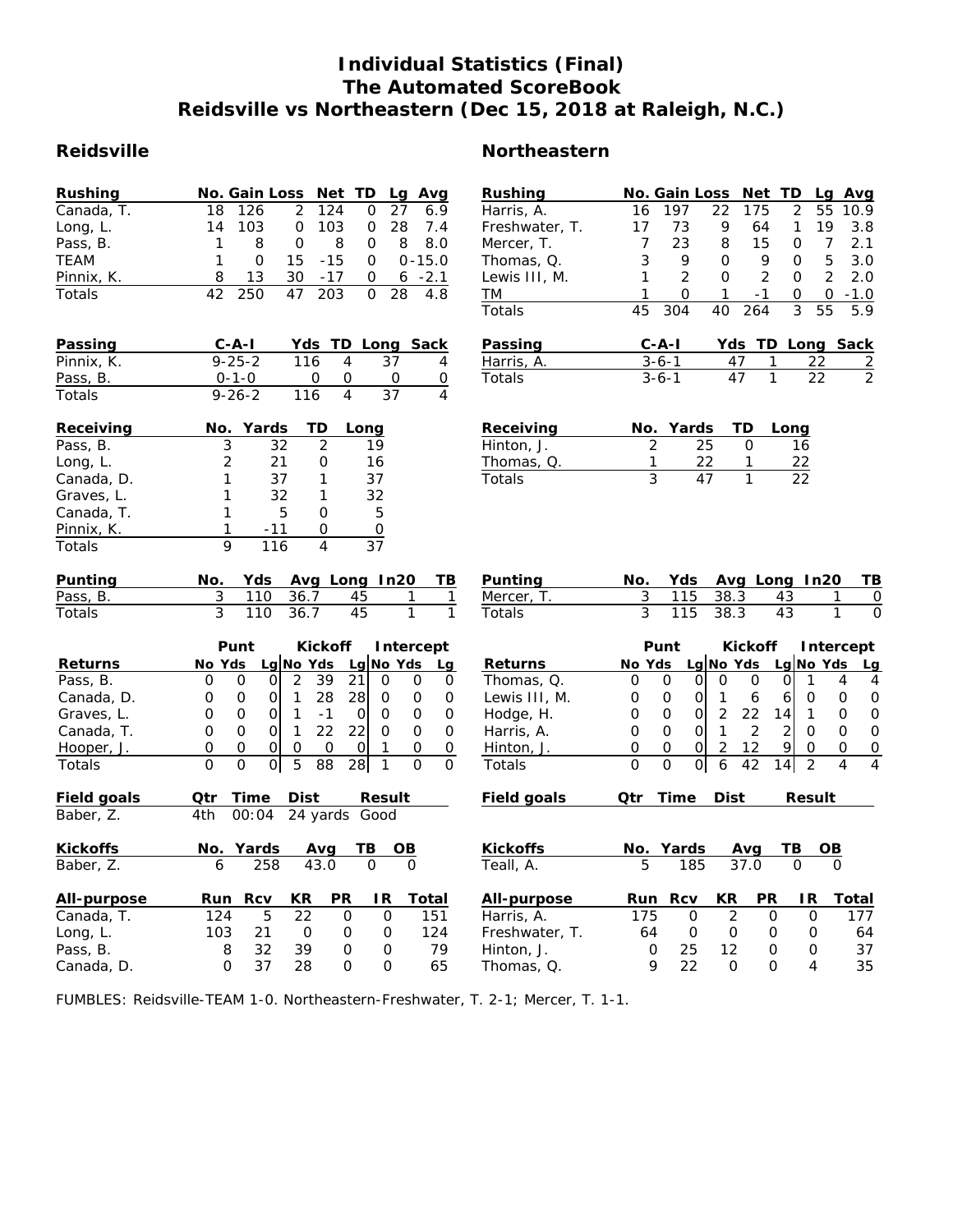#### **Defensive Statistics (Final) The Automated ScoreBook Reidsville vs Northeastern (Dec 15, 2018 at Raleigh, N.C.)**

| #              | <b>Reidsville</b>         | Solo               |                |                 | Ast Total Sacks-Yds      | <b>TFL-Yds</b>           |                          | FF FR-Yds      | Int-Yds BrUp Blks QBH |              |                          |              |
|----------------|---------------------------|--------------------|----------------|-----------------|--------------------------|--------------------------|--------------------------|----------------|-----------------------|--------------|--------------------------|--------------|
| 5              | Hooper, J.                | 4                  | 8              | 12              |                          |                          |                          |                | $1 - 0$               |              |                          |              |
| 9              | Long, L.                  | 5                  | 5              | 10              | $\overline{\phantom{a}}$ |                          |                          |                |                       |              |                          |              |
| 2              | Canada, D.                | 1                  | 7              | 8               | $\mathbf{r}$             | $0.5 - 2$                | ÷,                       | L.             |                       | 1            |                          |              |
|                | 23 Canada, T.             | 5                  | $\mathbf{1}$   | 6               | $1.0 - 10$               | $4.0 - 17$               | $\mathbf{1}$             |                |                       |              |                          |              |
| 8              | Davis, K.                 | 3                  | 3              | 6               |                          | $2.0 - 5$                | ÷,                       | $\overline{a}$ |                       |              |                          |              |
|                | 30 Rankin, T.             | $\overline{2}$     | $\overline{4}$ | 6               | $1.0 - 2$                | $1.0 - 2$                | $\blacksquare$           | $1 - 0$        |                       |              |                          |              |
|                | 72 Perdue, Z.             | 1                  | 4              | 5               |                          | $1.5 - 3$                | $\overline{a}$           |                |                       |              | ٠                        |              |
|                | 52 Settle, J.             | 1                  | 3              | $\overline{4}$  |                          |                          | 1                        |                |                       |              |                          |              |
|                | 73 Floyd, K.              | 1                  | 3              | 4               | $\mathbf{r}$             | $\overline{\phantom{0}}$ | ÷,                       | $\blacksquare$ |                       |              | $\overline{\phantom{0}}$ | $\mathbf{1}$ |
|                | 50 Rankin, K.             | O                  | 3              | 3               |                          |                          | $\overline{\phantom{0}}$ | $1 - 0$        |                       |              |                          |              |
|                | 24 McCain, RJ             | 0                  | $\overline{2}$ | $\overline{a}$  |                          |                          |                          |                |                       |              |                          |              |
|                | 11 Pettiford, O.          | O                  | 2              | $\overline{2}$  |                          |                          |                          |                |                       |              |                          |              |
|                | 15 Graves, L.             | 0                  | $\overline{2}$ | $\overline{2}$  |                          |                          |                          |                |                       |              |                          |              |
|                | 31 Jeffries, S.           | $\Omega$           | $\mathbf{1}$   | $\mathbf{1}$    |                          |                          |                          |                |                       |              |                          |              |
| $\mathbf{1}$   | Pass, B.                  | $\Omega$           | 1              | 1               |                          |                          |                          |                |                       |              |                          |              |
|                | 18 Reynolds, JR           | $\overline{O}$     | $\mathbf{1}$   | $\mathbf{1}$    |                          |                          |                          |                |                       |              |                          |              |
|                | Totals                    | $\overline{23}$    | 50             | $\overline{73}$ | $2.0 - 12$               | $9.0 - 29$               | $\overline{2}$           | $2 - 0$        | $1 - 0$               | 1            | $\overline{0}$           | $\mathbf{1}$ |
|                |                           |                    |                |                 |                          |                          |                          |                |                       |              |                          |              |
|                |                           |                    |                |                 |                          |                          |                          |                |                       |              |                          |              |
|                | # Northeastern            | <b>Solo</b>        |                |                 | Ast Total Sacks-Yds      | <b>TFL-Yds</b>           |                          | FF FR-Yds      | Int-Yds BrUp Blks QBH |              |                          |              |
|                | 10 Ferguson, R.           | 4                  | 11             | 15              |                          | $0.5 - 0$                |                          |                |                       |              |                          |              |
| $\overline{4}$ | Freshwater, T.            | $\overline{2}$     | $\overline{7}$ | 9               | $1.0 - 10$               | $1.0 - 10$               |                          |                |                       | $\mathbf{1}$ |                          | $\mathbf{1}$ |
| 9              | Baum, J.                  | 4                  | $\overline{4}$ | 8               | $1.0 - 1$                | $1.0 - 1$                |                          |                |                       |              |                          |              |
| 5              | Mercer, T.                | 3                  | $\overline{4}$ | $\overline{7}$  |                          |                          |                          |                |                       |              |                          |              |
|                | 24 Felton, D.             | 1                  | 6              | $\overline{7}$  |                          |                          |                          |                |                       |              |                          |              |
|                | 42 Thomas, Q.             | 0                  | 6              | 6               |                          | $1.0 - 2$                |                          |                | $1 - 4$               |              |                          |              |
| $\overline{2}$ | Spellman, A.              | $\overline{2}$     | $\overline{2}$ | 4               | $0.5 - 5$                | $1.5 - 16$               |                          |                |                       |              |                          |              |
|                | 11 Riddick, W.            | $\mathbf{1}$       | 3              | $\overline{4}$  | $1.5 - 14$               | $2.0 - 14$               |                          |                |                       |              |                          |              |
| $\mathbf{1}$   | Kinnley, W.               | 3                  | $\mathsf{O}$   | 3               |                          |                          |                          |                |                       | 1            |                          |              |
| 7 <sup>7</sup> | Hinton, J.                | $\overline{2}$     | $\mathbf{1}$   | 3               |                          |                          |                          |                |                       | $\mathbf{1}$ |                          |              |
|                | 16 Lewis III, M.          | 1                  | $\overline{2}$ | 3               |                          |                          |                          |                |                       |              |                          |              |
|                | 15 King, K.               | $\overline{O}$     | $\overline{2}$ | $\overline{2}$  |                          |                          |                          |                |                       | $\mathbf{1}$ |                          |              |
| 8              | Hodge, H.                 | 1                  | $\mathsf{O}$   | 1               |                          |                          |                          |                | $1 - 0$               |              |                          |              |
| 3              | Harris, A.                | $\mathbf{1}$       | $\mathbf 0$    | $\mathbf{1}$    |                          |                          |                          |                |                       |              |                          |              |
|                | 55 Staten, W.             | $\mathbf 0$        | 1              | 1               |                          |                          |                          |                |                       |              |                          |              |
|                | 27 Williams, Q.<br>Totals | $\mathbf{O}$<br>25 | 50             | 75              | $4.0 - 30$               | $7.0 - 43$               | $\overline{O}$           | $0 - 0$        | $2 - 4$               | 5            | $\overline{O}$           | $\mathbf{1}$ |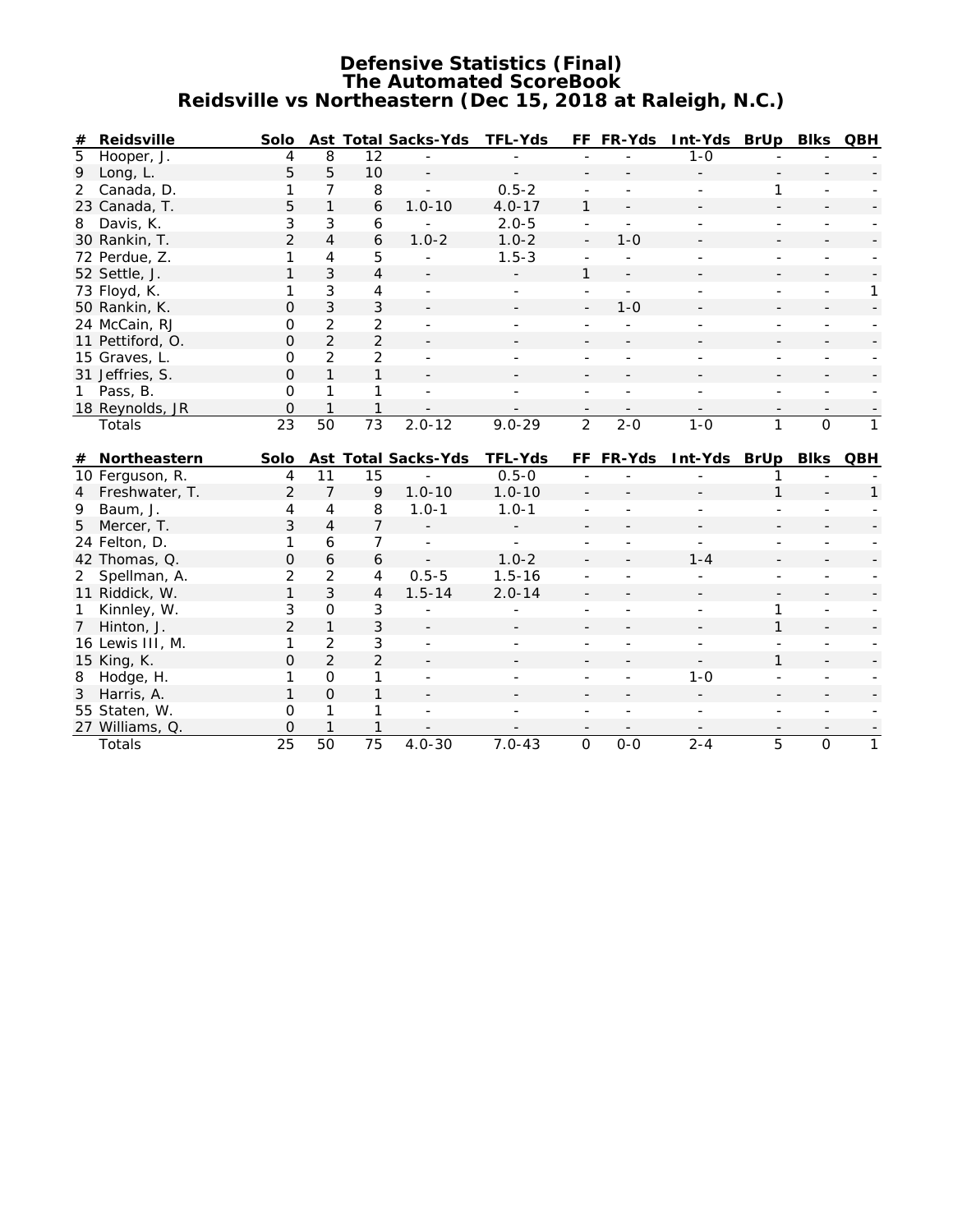# **Participation Report (Final) The Automated ScoreBook Reidsville vs Northeastern (Dec 15, 2018 at Raleigh, N.C.)**

Reidsville: 1-Pass, B., 2-Canada, D., 5-Hooper, J., 7-Pinnix, K., 8-Davis, K., 9-Long, L., 11-Pettiford, O., 15-Graves, L., 18-Reynolds, JR, 23-Canada, T., 24-McCain, RJ, 30-Rankin, T., 31-Jeffries, S., 50-Rankin, K., 52-Settle, J., 72-Perdue, Z., 73-Floyd, K., 99-Baber, Z..

Northeastern: 1-Kinnley, W., 2-Spellman, A., 3-Harris, A., 4-Freshwater, T., 5-Mercer, T., 7-Hinton, J., 8-Hodge, H., 9-Baum, J., 10-Ferguson, R., 11-Riddick, W., 15-King, K., 16-Lewis III, M., 24-Felton, D., 27-Williams, Q., 28-Teall, A., 42-Thomas, Q., 55-Staten, W..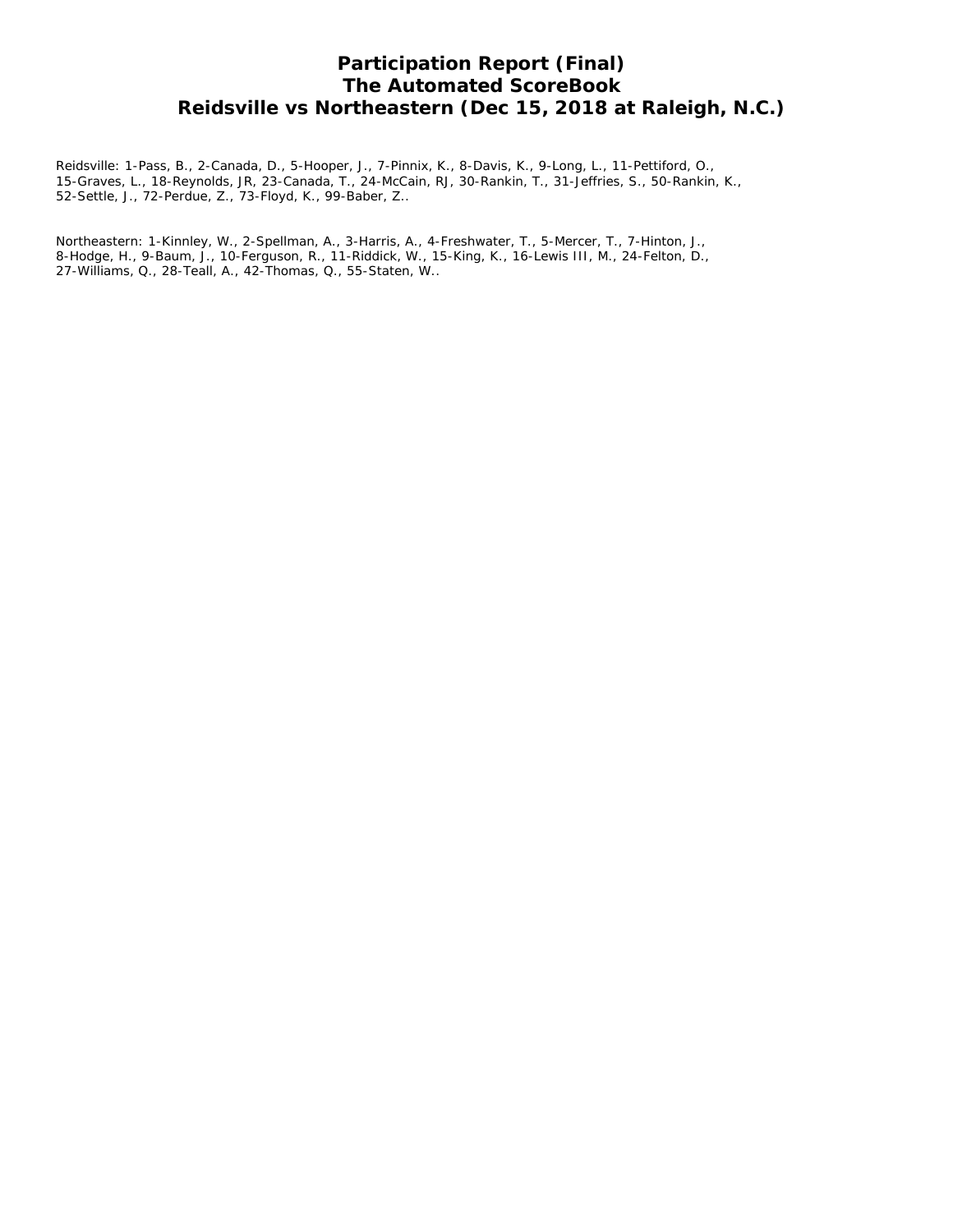# **Drive Chart (By Team) (Final) The Automated ScoreBook Reidsville vs Northeastern (Dec 15, 2018 at Raleigh, N.C.)**

|           |     |                 | <b>Drive Started</b> |                 |                 |       | <b>Drive Ended</b> | Consumed            |          |  |
|-----------|-----|-----------------|----------------------|-----------------|-----------------|-------|--------------------|---------------------|----------|--|
| Team      | Qtr | Spot            | Time                 | <b>Obtained</b> | Spot            | Time  | <b>How lost</b>    | Yds<br>ΡI<br>$\sim$ | TOP      |  |
| RE.       | 1st | W31             | 09:52                | <b>Kickoff</b>  | G45             | 06:23 | Punt               | $-24$<br>5.         | 3:29     |  |
| <b>RE</b> |     | W45             | 01:20                | Kickoff         | W49             | 11:50 | Punt               | $5 - 4$             | 1:30     |  |
| <b>RE</b> | 2nd | G12             | 11:39                | Fumble          | G11             | 10:59 | Interception       | 2<br>- 1            | 0:40     |  |
| <b>RE</b> |     | G18             | 10:07                | Fumble          | G <sub>00</sub> | 09:20 | *TOUCHDOWN         | $3 - 18$            | $0:47$ . |  |
| <b>RE</b> |     | G30             | 08:34                | Interception    | G25             | 07:11 | <b>Downs</b>       | - 5<br>4            | 1:23     |  |
| <b>RE</b> |     | W49             | 01:43                | Kickoff         | G <sub>06</sub> | 00:06 | Interception       | - 45                | 1:37     |  |
| <b>RE</b> | 3rd | W36             | 11:55                | Kickoff         | GOO             | 08:09 | *TOUCHDOWN         | 8<br>-64<br>$\sim$  | 3:46     |  |
| <b>RE</b> |     | W33             | 05:40                | Punt            | G00             | 01:32 | *TOUCHDOWN         | $-67$<br>11         | 4:08     |  |
| <b>RE</b> | 4th | W <sub>13</sub> | 11:44                | Punt            | W49             | 05:38 | Punt               | 15<br>$-36$         | 6:06     |  |
| <b>RE</b> |     | W47             | 04:07                | Kickoff         | G <sub>00</sub> | 03:06 | *TOUCHDOWN         | 3<br>- 53           | 1:01     |  |
| <b>RE</b> |     | G39             | 01:02                | Punt            | G07             | 00:04 | *FIELD GOAL        | $-32$<br>6          | 0:58     |  |

|                        | 1st     | 2nd     | 3rd     | 4th   | 1st     | 2nd   |          |
|------------------------|---------|---------|---------|-------|---------|-------|----------|
| <b>Reidsville</b>      | Otr     | Otr     | Qtr     | Otr   | Half    | Half  | Total    |
| Time of possession     | 05:01   | 04:45   | 07:59   | 08:12 | 09:46   | 16:11 | 25:57    |
| 3rd down conversions   | $0 - 2$ | $2 - 3$ | $2 - 3$ | $5-6$ | $2 - 5$ | 7-9   | $9 - 14$ |
| Average field position | W38     | G28     | W34     | W40   | G40     | W38   | W50      |
| 4th down conversions   | $0 - 0$ | ი-1     | 1 - 1   | $O-O$ | $0 - 1$ | 1 - 1 | $1 - 2$  |

|           |     |                 | <b>Drive Started</b> |                 |                 | <b>Drive Ended</b> | Consumed        |                                      |      |
|-----------|-----|-----------------|----------------------|-----------------|-----------------|--------------------|-----------------|--------------------------------------|------|
| Team      | Qtr | Spot            | <b>Time</b>          | <b>Obtained</b> | Spot            | Time               | <b>How lost</b> | - Yds<br>ΡI                          | TOP  |
| NE.       | 1st | G21             | 12:00                | Kickoff         | W <sub>00</sub> | 09:58              | *TOUCHDOWN      | 5.<br>- 79                           | 2:02 |
| <b>NE</b> |     | G20             | 06:23                | Punt            | W <sub>00</sub> | 01:26              | *TOUCHDOWN      | 80<br>11<br>$\overline{\phantom{a}}$ | 4:57 |
| <b>NE</b> | 2nd | IG10            | 11:50                | Punt            | G12             | 11:39              | Fumble          | 2 - 2                                | 0:11 |
| <b>NE</b> |     | G <sub>20</sub> | 10:59                | Interception    | IG18            | 10:07              | Fumble          | (2)<br>2<br>$\overline{\phantom{a}}$ | 0:52 |
| <b>NE</b> |     | G <sub>19</sub> | 09:13                | Kickoff         | G18             | 08:34              | Interception    | (1)                                  | 0:39 |
| NE.       |     | G <sub>25</sub> | 07:11                | Downs           | W <sub>00</sub> | 01:51              | *TOUCHDOWN      | - 75<br>11                           | 5:20 |
| <b>NE</b> |     | IG10            | 00:06                | Interception    | IGO9            | 00:00              | End of half     | (1)                                  | 0:06 |
| <b>NE</b> | 3rd | IG26            | 08:03                | Kickoff         | G31             | 05:40              | Punt            | 3<br>- 5                             | 2:23 |
| <b>NE</b> |     | G <sub>29</sub> | 01:23                | Kickoff         | G44             | 11:44              | Punt            | -15<br>4<br>$\overline{\phantom{0}}$ | 1:39 |
| <b>NE</b> | 4th | IG27            | 05:38                | Punt            | W <sub>00</sub> | 04:14              | *TOUCHDOWN      | $4 - 73$                             | 1:24 |
| <b>NE</b> |     | G13             | 02:57                | Kickoff         | G03             | 01:02              | Punt            | (10)<br>6                            | 1:55 |
| <b>NE</b> |     | IG41            | 00:00                | Kickoff         | G41             | 00:00              | End of half     | O<br>- 0                             | 0:00 |

|                        | 1st     | 2nd     | 3rd   | 4th     | 1st     | 2nd     |                 |
|------------------------|---------|---------|-------|---------|---------|---------|-----------------|
| <b>Northeastern</b>    | Otr     | Otr     | Otr   | Otr     | Half    | Half    | Total           |
| Time of possession     | 06:59   | 07:15   | 04:01 | 03:48   | 14:14   | 07:49   | 22:03           |
| 3rd down conversions   | $1 - 2$ | $2 - 2$ | በ-1   | $0 - 2$ | $3 - 4$ | $0 - 3$ | $3 - 7$         |
| Average field position | G20     | G16     | G27   | G27     | G17     | G27     | G <sub>21</sub> |
| 4th down conversions   | $1 - 1$ | ი-ი     | 0-0   | $O-O$   | 1 - 1   | 0-0     | $1 - 1$         |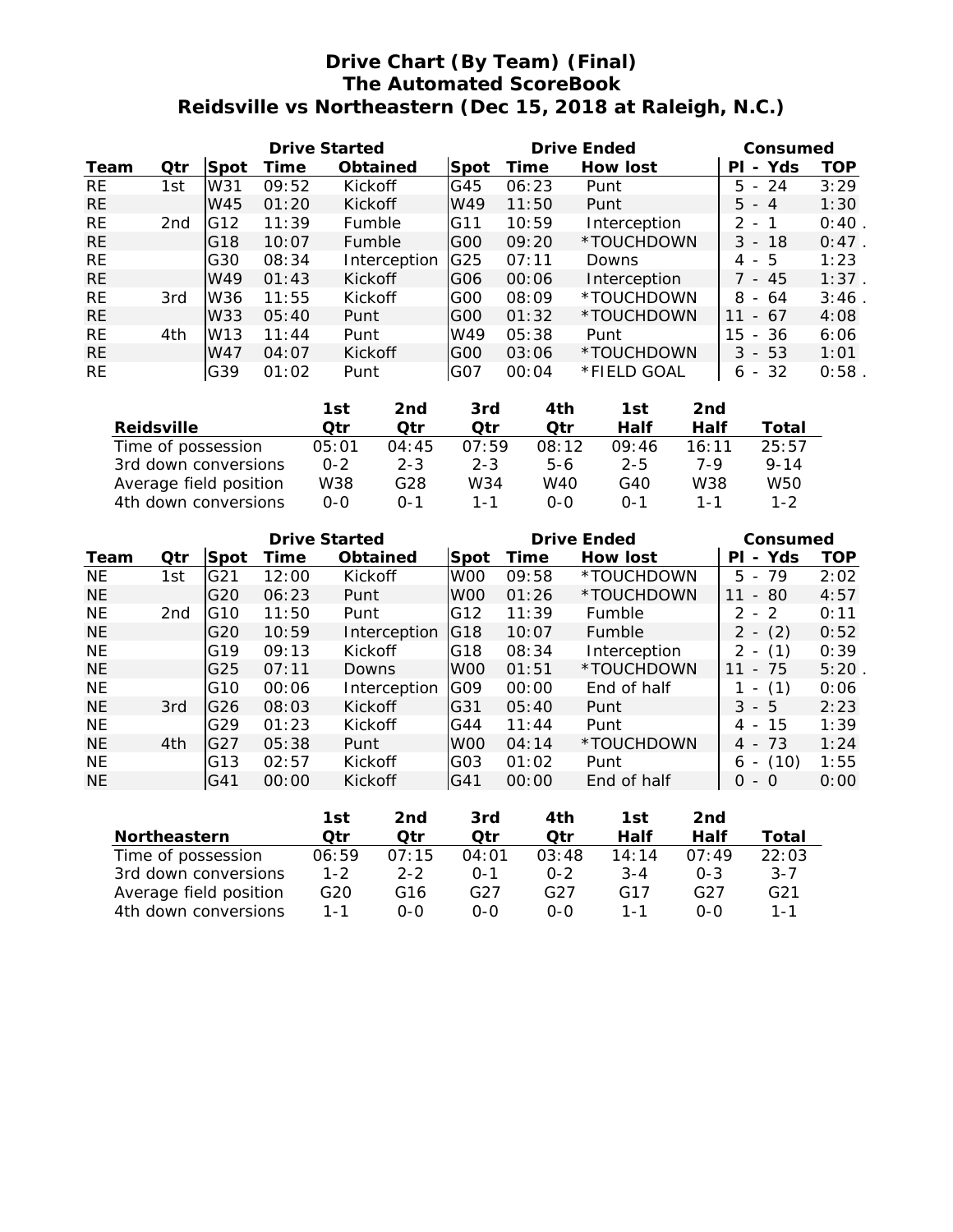# **Drive Chart (By Quarter) (Final) The Automated ScoreBook Reidsville vs Northeastern (Dec 15, 2018 at Raleigh, N.C.)**

|           |                 | <b>Drive Started</b> |       |                 |             | <b>Drive Ended</b> | Consumed        |                            |            |
|-----------|-----------------|----------------------|-------|-----------------|-------------|--------------------|-----------------|----------------------------|------------|
| Team      | Qtr             | <b>Spot</b>          | Time  | <b>Obtained</b> | <b>Spot</b> | Time               | <b>How lost</b> | Yds<br>ΡI                  | <b>TOP</b> |
| <b>NE</b> | 1st             | G21                  | 12:00 | Kickoff         | W00         | 09:58              | *TOUCHDOWN      | 5<br>- 79                  | 2:02       |
| <b>RE</b> |                 | W31                  | 09:52 | Kickoff         | G45         | 06:23              | Punt            | 5<br>24<br>$\sim$          | 3:29       |
| <b>NE</b> |                 | G20                  | 06:23 | Punt            | W00         | 01:26              | *TOUCHDOWN      | 11<br>80<br>$\blacksquare$ | 4:57       |
| <b>RE</b> |                 | W45                  | 01:20 | Kickoff         | W49         | 11:50              | Punt            | 5<br>$-4$                  | 1:30       |
| <b>NE</b> | 2 <sub>nd</sub> | G10                  | 11:50 | Punt            | G12         | 11:39              | Fumble          | 2<br>$-2$                  | 0:11       |
| <b>RE</b> |                 | G12                  | 11:39 | Fumble          | G11         | 10:59              | Interception    | $2 -$<br>$\overline{1}$    | 0:40       |
| <b>NE</b> |                 | G20                  | 10:59 | Interception    | G18         | 10:07              | Fumble          | $2 -$<br>(2)               | 0:52       |
| <b>RE</b> |                 | G18                  | 10:07 | Fumble          | G00         | 09:20              | *TOUCHDOWN      | $3 - 18$                   | $0:47$ .   |
| <b>NE</b> |                 | G19                  | 09:13 | Kickoff         | G18         | 08:34              | Interception    | $2 -$<br>(1)               | 0:39       |
| <b>RE</b> |                 | G30                  | 08:34 | Interception    | G25         | 07:11              | Downs           | $4 - 5$                    | 1:23       |
| <b>NE</b> |                 | G25                  | 07:11 | Downs           | W00         | 01:51              | *TOUCHDOWN      | $-75$<br>11                | 5:20       |
| <b>RE</b> |                 | W49                  | 01:43 | Kickoff         | G06         | 00:06              | Interception    | $7 - 45$                   | $1:37$ .   |
| <b>NE</b> |                 | G10                  | 00:06 | Interception    | G09         | 00:00              | End of half     | (1)<br>$1 -$               | 0:06       |
| <b>RE</b> | 3rd             | W36                  | 11:55 | Kickoff         | G00         | 08:09              | *TOUCHDOWN      | $8 - 64$                   | 3:46       |
| <b>NE</b> |                 | G26                  | 08:03 | Kickoff         | G31         | 05:40              | Punt            | 3<br>$-5$                  | 2:23       |
| <b>RE</b> |                 | W33                  | 05:40 | Punt            | G00         | 01:32              | *TOUCHDOWN      | 11<br>$-67$                | 4:08       |
| <b>NE</b> |                 | G29                  | 01:23 | Kickoff         | G44         | 11:44              | Punt            | 15<br>4 -                  | 1:39       |
| <b>RE</b> | 4th             | W13                  | 11:44 | Punt            | W49         | 05:38              | Punt            | $15 - 36$                  | 6:06       |
| <b>NE</b> |                 | G27                  | 05:38 | Punt            | W00         | 04:14              | *TOUCHDOWN      | 73<br>4 -                  | 1:24       |
| <b>RE</b> |                 | W47                  | 04:07 | Kickoff         | G00         | 03:06              | *TOUCHDOWN      | $3 - 53$                   | 1:01       |
| <b>NE</b> |                 | G13                  | 02:57 | Kickoff         | G03         | 01:02              | Punt            | (10)<br>$6 -$              | 1:55       |
| <b>RE</b> |                 | G39                  | 01:02 | Punt            | G07         | 00:04              | *FIELD GOAL     | $6 - 32$                   | 0:58       |
| <b>NE</b> |                 | G41                  | 00:00 | Kickoff         | G41         | 00:00              | End of half     | 0<br>$-0$                  | 0:00       |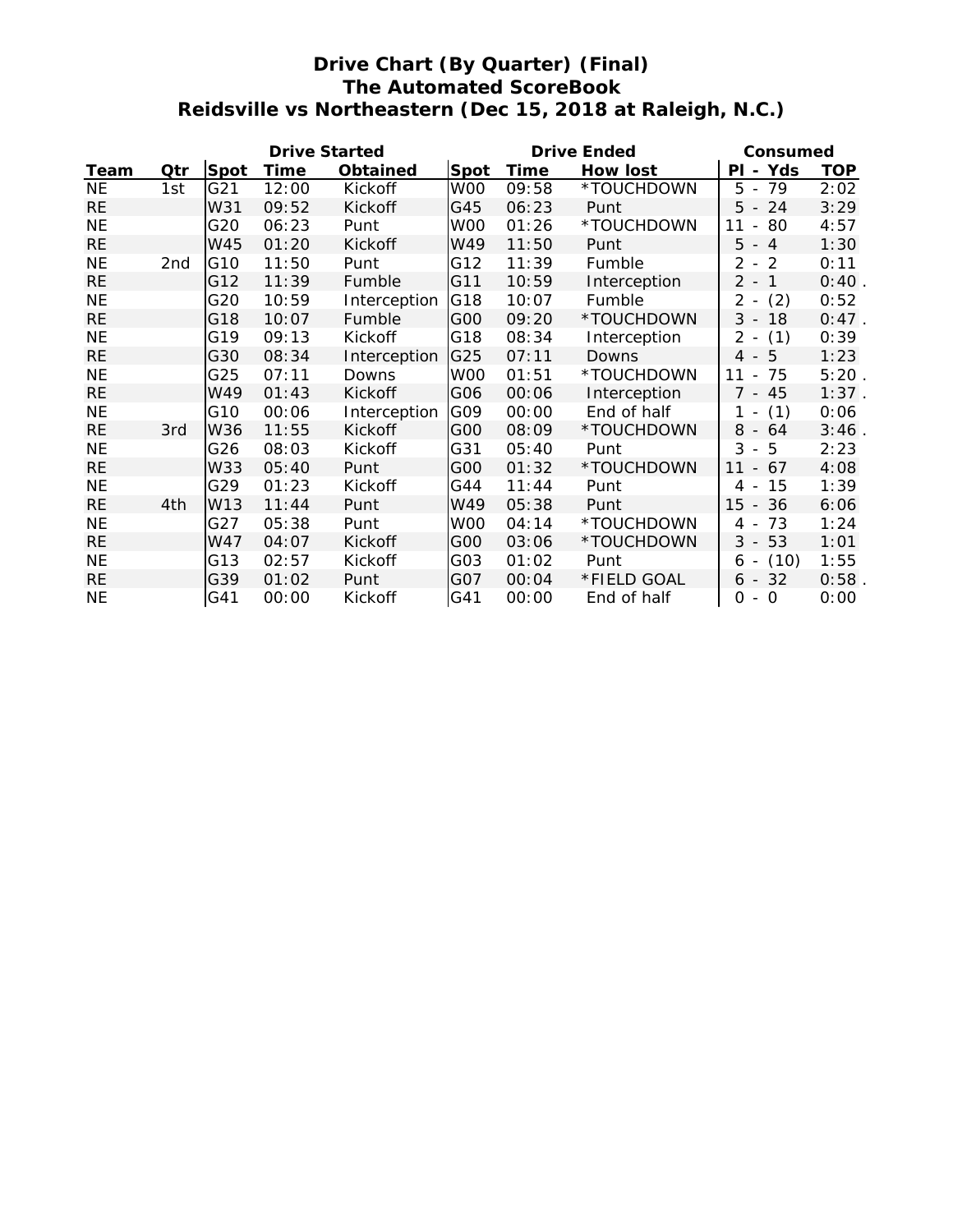# **Play-by-Play Summary (1st quarter) Reidsville vs Northeastern (Dec 15, 2018 at Raleigh, N.C.)**

|                                                               | Reidsville captains: (77) Mendoza, M. (23) Canada, T. (64) Lawson, Q.                                                                                   |                |
|---------------------------------------------------------------|---------------------------------------------------------------------------------------------------------------------------------------------------------|----------------|
| $(30)$ Rankent, T.<br>$(11)$ Riddick, W.                      | Northeastern captains: (4) Freshwater, T. (9) Baum, J. (2) Spellman, A                                                                                  |                |
| is Reynolds, JR                                               | Sportsmanship award for Northeastern Winslow, N. and for Reidsville                                                                                     |                |
| the south.                                                    | Reidsville wins toss and defers. Reidsville kicks off and defends                                                                                       |                |
| 1-10 RE 40                                                    | RE ball on RE40.<br>Baber, Z. kickoff 42 yards to the NE18, Hinton, J. return 3 yards to the NE21.                                                      |                |
| 1-10 NE 21<br>1-10 NE 40                                      | Freshwater, T. rush for 19 yards to the NE40, 1ST DOWN NE (Long, L.).<br>Thomas, Q. rush for 3 yards to the NE43 (Floyd, K.).                           | R1             |
| 2-7 NE 43<br><b>NE 42</b><br>3-8                              | Freshwater, T. rush for loss of 1 yard to the NE42 (Canada, T.).<br>Harris, A. rush for 3 yards to the NE45 (Long, L.).                                 |                |
| 4-5<br><b>NE 45</b><br>Previous play was a fake punt for a TD | Harris, A. rush for 55 yards to the REO, 1ST DOWN NE, TOUCHDOWN, clock 09:58.                                                                           | R <sub>2</sub> |
| 1-G RE 03                                                     | Teall, A. kick attempt good.                                                                                                                            |                |
|                                                               | Northeastern 7, Reidsville 0                                                                                                                            |                |
| $1-G$<br><b>NE 40</b>                                         | PENALTY NE encroachment 5 yards to the NE35.                                                                                                            |                |
|                                                               | 5 plays, 79 yards, 2:08                                                                                                                                 |                |
|                                                               | Teall, A. kickoff 33 yards to the RE32, Graves, L. return -1 yards to the RE31 (Mercer,<br>$T.$ ).                                                      |                |
| REIDSVILLE drive start at 09:52.                              |                                                                                                                                                         |                |
| 1-10 RE 31<br>1-10 NE 42                                      | Canada, T. rush for 27 yards to the NE42, 1ST DOWN RE (Kinnley, W.).<br>PENALTY RE false start 5 yards to the NE47.                                     | R <sub>1</sub> |
| 1-15 NE 47                                                    | Pinnix, K. pass incomplete.                                                                                                                             |                |
| 2-15 NE 47                                                    | (Freshwater, T.).                                                                                                                                       |                |
| 2-15 NE 47                                                    | PENALTY NE pass interference 19 yards to the NE28, 1ST DOWN RE.                                                                                         | X <sub>2</sub> |
| 1-10 NE 28                                                    | Canada, T. rush for 5 yards to the NE23 (Baum, J.).                                                                                                     |                |
| 2-5 NE 23                                                     | Pinnix, K. pass complete to Pinnix, K. for loss of 11 yards to the NE34 (Spellman, A.).                                                                 |                |
| 3-16 NE 34                                                    | Pinnix, K. sacked for loss of 11 yards to the NE45 (Freshwater, T.; Riddick, W.).                                                                       |                |
| 4-27 NE 45                                                    | Pass, B. punt 45 yards to the NEO, touchback.                                                                                                           |                |
|                                                               | 5 plays, 24 yards, 3:29                                                                                                                                 |                |
|                                                               | NORTHEASTERN drive start at 06:23.                                                                                                                      |                |
| 1-10 NE 20                                                    | Harris, A. rush for 12 yards to the NE32, 1ST DOWN NE (Long, L.).                                                                                       | R <sub>3</sub> |
| 1-10 NE 32                                                    | Mercer, T. rush for loss of 4 yards to the NE28 (Davis, K.).                                                                                            |                |
| 2-14 NE 28                                                    | Harris, A. pass complete to Hinton, J. for 16 yards to the NE44, 1ST DOWN NE (Hooper, J.).                                                              | P <sub>4</sub> |
| 1-10 NE 44                                                    | Harris, A. rush for 6 yards to the 50 yardline (Rankin, T.).                                                                                            |                |
| 2-4 NE 50                                                     | Timeout Northeastern, clock 04:54.                                                                                                                      |                |
| 2-4 NE 50                                                     | Freshwater, T. rush for 5 yards to the RE45, 1ST DOWN NE (Long, L.).                                                                                    | R <sub>5</sub> |
| 1-10 RE 45                                                    | Freshwater, T. rush for 3 yards to the RE42 (Rankin, T.; Reynolds, JR).                                                                                 |                |
| $2 - 7$<br><b>RE 42</b>                                       | Mercer, T. rush for 1 yard to the RE41 (Floyd, K.; Hooper, J.).                                                                                         |                |
| 3-6<br>RE 41                                                  | Freshwater, T. rush for 7 yards to the RE34, 1ST DOWN NE (Pass, B.; Hooper, J.).                                                                        | R6             |
| 1-10 RE 34<br>2-5 RE 29                                       | Thomas, Q. rush for 5 yards to the RE29 (Rankin, T.; Canada, D.).<br>Freshwater, T. rush for 7 yards to the RE22, 1ST DOWN NE (Canada, D.; Rankin, K.). | R7             |
| 1-10 RE 22                                                    | Harris, A. pass complete to Thomas, Q. for 22 yards to the REO, 1ST DOWN NE, TOUCHDOWN,                                                                 | P8             |
|                                                               | clock 01:26.                                                                                                                                            |                |
| <b>RE 03</b><br>1-G                                           | PENALTY NE illegal procedure 5 yards to the RE8.                                                                                                        |                |
| $1-G$<br><b>RE 08</b>                                         | Teall, A. kick attempt good.                                                                                                                            |                |
|                                                               | Northeastern 14, Reidsville 0                                                                                                                           |                |
|                                                               | 11 plays, 80 yards, 5:03                                                                                                                                |                |
|                                                               | Teall, A. kickoff 36 yards to the RE24, Pass, B. return 21 yards to the RE45 (Hinton, J.).                                                              |                |
| REIDSVILLE drive start at 01:20.                              |                                                                                                                                                         |                |
| 1-10 RE 45                                                    | Canada, T. rush for 9 yards to the NE46 (Mercer, T.).                                                                                                   |                |
| <b>NE 46</b><br>2-1                                           | Canada, T. rush for 4 yards to the NE42, 1ST DOWN RE (Freshwater, T.; Felton, D.).                                                                      | R <sub>3</sub> |
| 1-10 NE 42                                                    | Pinnix, K. pass incomplete to Canada, T                                                                                                                 |                |
| 2-10 NE 42                                                    | Pinnix, K. pass incomplete to Pass, B                                                                                                                   |                |
| 3-10 NE 42                                                    | Pinnix, K. sacked for loss of 9 yards to the RE49 (Spellman, A.; Freshwater, T.).                                                                       |                |
|                                                               | END OF 1st QUARTER: Northeastern 14, Reidsville 0                                                                                                       |                |
|                                                               | Time<br>1st Downs<br>Conversions                                                                                                                        |                |
| <b>Quarter Summary</b>                                        | Score<br>Poss<br>R<br>Rushing<br>Passing<br>Penalties<br>Ρ<br>3rd<br>4th<br>x<br>T.                                                                     |                |
| Reidsville                                                    | $\overline{2}$<br>3<br>04:49<br>0<br>$\mathbf{1}$<br>$0 - 1$<br>$6 - 25$<br>$1 - 4 - 0 - (-11)$<br>$1 - 5$<br>$\mathbf{O}$<br>$0-0$                     |                |

Northeastern 14 07:11 6 2 0 8 1-2 1-1 14-121 2-2-0-38 3-29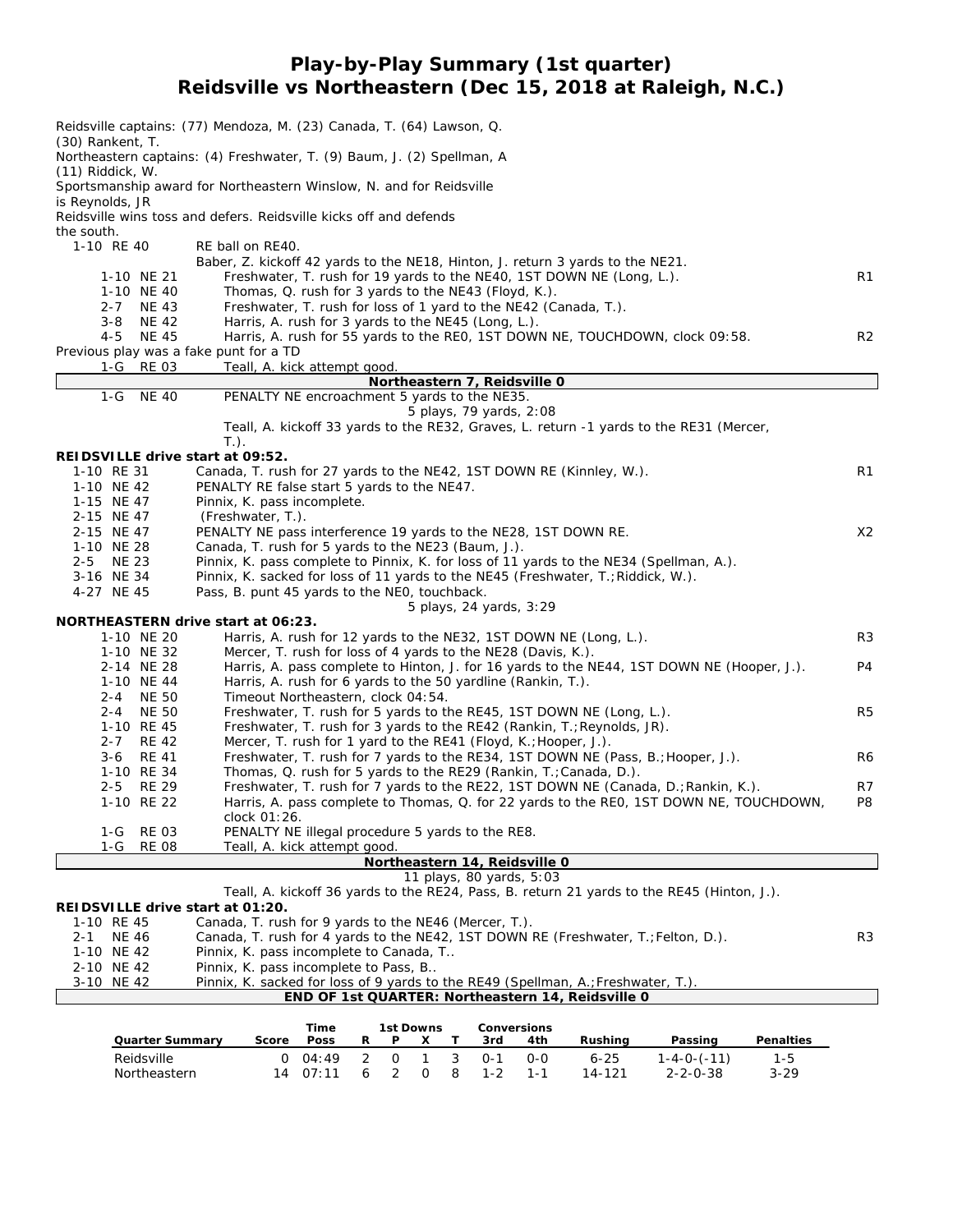### **Quickie Statistics (1st quarter) Reidsville vs Northeastern (Dec 15, 2018 at Raleigh, N.C.)**

|                                  | RE          | NE          |
|----------------------------------|-------------|-------------|
| Score                            | Ω           | 14          |
| <b>FIRST DOWNS</b>               | 3           | 8           |
| <b>RUSHES-YARDS (NET)</b>        | $6 - 25$    | $14 - 121$  |
| <b>PASSING YDS (NET)</b>         | $-11$       | 38          |
| Passes Att-Comp-Int              | $4 - 1 - 0$ | $2 - 2 - 0$ |
| <b>TOTAL OFFENSE PLAYS-YARDS</b> | $10 - 14$   | 16-159      |
| Fumble Returns-Yards             | $0 - 0$     | $0 - 0$     |
| Punt Returns-Yards               | $0 - 0$     | $0 - 0$     |
| Kickoff Returns-Yards            | $2 - 20$    | $1 - 3$     |
| Interception Returns-Yards       | $0 - 0$     | $0 - 0$     |
| Punts (Number-Avg)               | $1 - 45.0$  | $0 - 0.0$   |
| Fumbles-Lost                     | $0 - 0$     | $0 - 0$     |
| Penalties-Yards                  | $1 - 5$     | $3 - 29$    |
| Possession Time                  | 04:49       | 07:11       |
| <b>Third-Down Conversions</b>    | $0$ of $2$  | 1 of $2$    |
| <b>Fourth-Down Conversions</b>   | $0$ of $0$  | 1 of 1      |

#### **Reidsville Northeastern**

| <b>Rushing</b>      | No. Gain Loss<br>Net TD<br>Lg Avg                                      | <b>Rushing</b>      | No. Gain Loss       | Net TD                | Avg<br>La                          |
|---------------------|------------------------------------------------------------------------|---------------------|---------------------|-----------------------|------------------------------------|
| Canada, T.          | 45<br>$\mathbf 0$<br>45<br>27 11.2<br>$\Omega$<br>4                    | Harris, A.          | 76<br>4             | $\mathbf 0$<br>76     | 55<br>19.0<br>1                    |
| Pinnix, K.          | $\overline{2}$<br>20<br>$-20$<br>$0 - 10.0$<br>$\mathbf 0$<br>$\Omega$ | Freshwater, T.      | 6<br>41             | $\mathbf{1}$<br>40    | 19<br>6.7<br>$\mathbf 0$           |
|                     |                                                                        | Thomas, Q.          | $\overline{2}$<br>8 | $\mathsf{O}$<br>8     | 5<br>$\Omega$<br>4.0               |
|                     |                                                                        | Mercer, T.          | $\mathfrak{D}$<br>1 | $-3$<br>4             | $\mathbf{1}$<br>$\Omega$<br>$-1.5$ |
| <b>Passing</b>      | $C - A - I$<br>Yds TD Long Sack                                        | Passing             | $C - A - I$         |                       | Yds TD Long Sack                   |
| Pinnix, K.          | $1 - 4 - 0$<br>$-11$<br>$\Omega$<br>$\mathcal{P}$<br>$\Omega$          | Harris, A.          | $2 - 2 - 0$         | 38                    | 22<br>$\Omega$                     |
| Receiving           | No. Yards<br>TD<br>Long                                                | Receiving           | No. Yards           | TD                    | Long                               |
| Pinnix, K.          | $\Omega$<br>$-11$<br>O                                                 | Thomas, Q.          | $\overline{22}$     |                       | 22                                 |
|                     |                                                                        | Hinton, J.          | 16                  | $\mathbf 0$           | 16                                 |
| Punting             | Yds<br>Avg Long In20<br>No.                                            | Punting<br>TВ       | Yds<br>No.          | Avg Long In20         | ΤB                                 |
| Pass, B.            | 45<br>45.0<br>45<br>$\Omega$                                           |                     |                     |                       |                                    |
|                     |                                                                        |                     |                     |                       |                                    |
| <b>Punt Returns</b> | TD.<br>No. Yards<br>Long                                               | <b>Punt Returns</b> | No. Yards           | TD.                   | Long                               |
| <b>Kick Returns</b> | TD<br>No. Yards<br>Long                                                | <b>Kick Returns</b> | No. Yards           | TD                    | Long                               |
| Graves, L.          | $\mathbf 0$<br>$-1$<br>0                                               | Hinton, J.          | 3                   | $\Omega$              |                                    |
| Pass, B.            | 21<br>$\mathbf 0$<br>21                                                |                     |                     |                       |                                    |
| <b>Tackles</b>      | Total<br><b>Sacks</b><br>TFL<br>UA-A                                   | <b>Tackles</b>      | UA-A<br>Total       | <b>Sacks</b>          | TFL                                |
| Long, L.            | 0.0<br>0.0<br>$4-0$<br>4                                               | Freshwater, T.      | $0 - 3$             | $\overline{3}$<br>1.0 | 1.0                                |
| Hooper, J.          | 3<br>0.0<br>0.0<br>$1 - 2$                                             | Mercer, T.          | $2 - 0$             | 2<br>0.0              | 0.0                                |
| Rankin, T.          | $\ensuremath{\mathsf{3}}$<br>$1 - 2$<br>0.0<br>0.0                     | Spellman, A.        | $1 - 1$             | $\overline{c}$<br>0.5 | 1.5                                |
| Floyd, K.           | $\overline{2}$<br>$1 - 1$<br>0.0<br>0.0                                | Hinton, J.          | $1 - 0$             | 1<br>0.0              | 0.0                                |
| Qtr<br>Time         | <b>Scoring Play</b>                                                    |                     |                     |                       | V-H                                |
| 09:58<br>1st        | NE - Harris, A. 55 yd run (Teall, A. kick), 5-79 2:08                  |                     |                     |                       | $0 - 7$                            |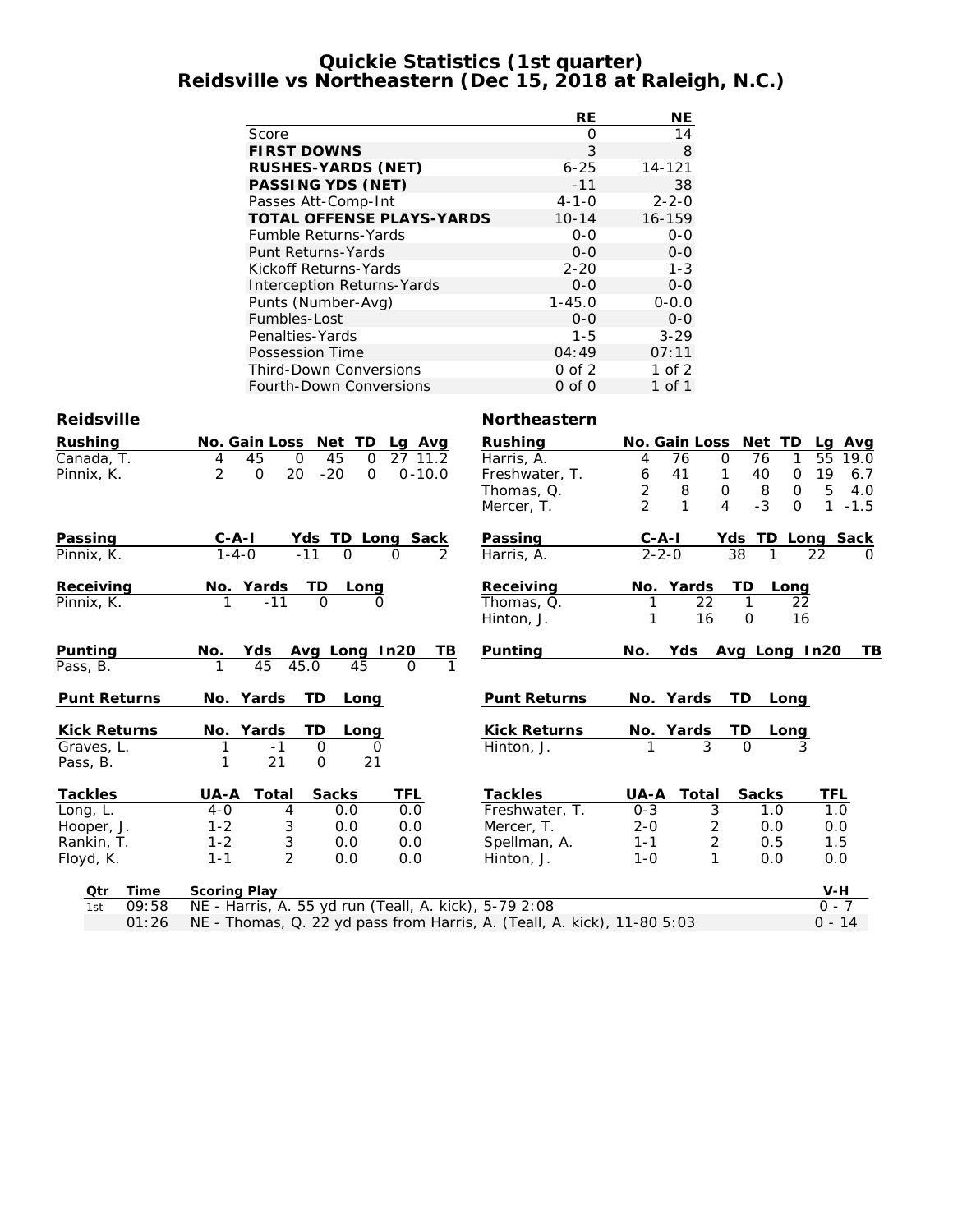## **Play-by-Play Summary (2nd quarter) Reidsville vs Northeastern (Dec 15, 2018 at Raleigh, N.C.)**

| 4-19 RE 49<br>4-19 RE 49                           | Start of 2nd quarter, clock 12:00.<br>Pass, B. punt 41 yards to the NE10, downed.                                                                                                                                                               |                 |
|----------------------------------------------------|-------------------------------------------------------------------------------------------------------------------------------------------------------------------------------------------------------------------------------------------------|-----------------|
|                                                    | 5 plays, 4 yards, 1:30                                                                                                                                                                                                                          |                 |
| 1-10 NE 10<br>2-4 NE 16                            | <b>NORTHEASTERN drive start at 11:50.</b><br>Mercer, T. rush for 6 yards to the NE16 (Canada, T.).<br>Mercer, T. rush for loss of 2 yards to the NE14, fumble forced by Canada, T., fumble by<br>Mercer, T. recovered by RE Rankin, K. at NE12. |                 |
|                                                    | 2 plays, 2 yards, 0:11                                                                                                                                                                                                                          |                 |
| REIDSVILLE drive start at 11:39.<br>1-10 NE 12     | Canada, T. rush for 1 yard to the NE11 (Freshwater, T.; Thomas, Q.).                                                                                                                                                                            |                 |
| $2 - 9$<br><b>NE 11</b>                            | Pinnix, K. pass intercepted by Hodge, H. at the NEO, Hodge, H. return 0 yards to the NEO,<br>touchback.                                                                                                                                         |                 |
|                                                    | 2 plays, 1 yard, 0:40                                                                                                                                                                                                                           |                 |
|                                                    | NORTHEASTERN drive start at 10:59.                                                                                                                                                                                                              |                 |
| 1-10 NE 20                                         | Freshwater, T. rush for loss of 3 yards to the NE17, fumble by Freshwater, T. recovered<br>by NE Freshwater, T. at NE17.                                                                                                                        |                 |
| 2-13 NE 17                                         | Freshwater, T. rush for 1 yard to the NE18, fumble forced by Settle, J., fumble by<br>Freshwater, T. recovered by RE Rankin, T. at NE18.                                                                                                        |                 |
|                                                    | 2 plays, minus 2 yards, 0:52                                                                                                                                                                                                                    |                 |
| REIDSVILLE drive start at 10:07.                   |                                                                                                                                                                                                                                                 |                 |
| 1-10 NE 18<br>2-11 NE 19                           | Canada, T. rush for loss of 1 yard to the NE19 (Thomas, Q.; Ferguson, R.).<br>Pinnix, K. pass incomplete to Pass, B. (Ferguson, R.).                                                                                                            |                 |
| 3-11 NE 19                                         | Pinnix, K. pass complete to Pass, B. for 19 yards to the NEO, 1ST DOWN RE, TOUCHDOWN,                                                                                                                                                           | P4              |
|                                                    | clock 09:20.                                                                                                                                                                                                                                    |                 |
| <b>NE_03</b><br>1-G                                | Baber, Z. kick attempt good                                                                                                                                                                                                                     |                 |
|                                                    | Northeastern 14, Reidsville 7                                                                                                                                                                                                                   |                 |
|                                                    | 3 plays, 18 yards, 0:54<br>Baber, Z. kickoff 50 yards to the NE10, Hinton, J. return 9 yards to the NE19 (McCain,                                                                                                                               |                 |
|                                                    | RJ; Long, L.).                                                                                                                                                                                                                                  |                 |
|                                                    | <b>NORTHEASTERN drive start at 09:13.</b>                                                                                                                                                                                                       |                 |
| 1-10 NE 19                                         | Harris, A. rush for loss of 1 yard to the NE18 (Perdue, Z.).                                                                                                                                                                                    |                 |
| 2-11 NE 18                                         | Harris, A. pass intercepted by Hooper, J. at the NE30, Hooper, J. return 0 yards to the<br>NE30.                                                                                                                                                |                 |
|                                                    | 2 plays, minus 1 yard, 0:39                                                                                                                                                                                                                     |                 |
| REIDSVILLE drive start at 08:34.                   |                                                                                                                                                                                                                                                 |                 |
| 1-10 NE 30                                         | Pinnix, K. rush for 4 yards to the NE26 (Felton, D.).                                                                                                                                                                                           |                 |
| NE 26<br>2-6                                       | Canada, T. rush for loss of 1 yard to the NE27 (Thomas, Q.; Riddick, W.).                                                                                                                                                                       |                 |
| $3 - 7$<br><b>NE 27</b><br>$4 - 5$<br><b>NE 25</b> | Pinnix, K. rush for 2 yards to the NE25 (Ferguson, R.).<br>Timeout Reidsville, clock 07:17.                                                                                                                                                     |                 |
| <b>NE 25</b><br>4-5                                | Pinnix, K. pass incomplete, QB hurry by Freshwater, T                                                                                                                                                                                           |                 |
|                                                    | 4 plays, 5 yards, 1:23                                                                                                                                                                                                                          |                 |
|                                                    | NORTHEASTERN drive start at 07:11.                                                                                                                                                                                                              |                 |
| 1-10 NE 25                                         | Freshwater, T. rush for loss of 1 yard to the NE24 (Davis, K.).                                                                                                                                                                                 |                 |
| 2-11 NE 24                                         | Harris, A. rush for 29 yards to the RE47, 1ST DOWN NE (Perdue, Z.; Canada, D.) (Davis, K.).<br>Freshwater, T. rush for loss of 4 yards to the NE49 (Canada, T.).                                                                                | R9              |
| 1-10 RE 47<br>2-14 NE 49                           | Freshwater, T. rush for 2 yards to the RE49 (Floyd, K.; Hooper, J.).                                                                                                                                                                            |                 |
| 3-12 RE 49                                         | PENALTY RE unsportsmanlike conduct 15 yards to the RE34, 1ST DOWN NE.                                                                                                                                                                           | X10             |
| 1-10 RE 34                                         | Thomas, Q. rush for 1 yard to the RE33 (Floyd, K.; Davis, K.).                                                                                                                                                                                  |                 |
| 2-9<br><b>RE 33</b>                                | Mercer, T. rush for 3 yards to the RE30 (Rankin, T.; Rankin, K.).                                                                                                                                                                               |                 |
| <b>RE 30</b><br>3-6                                | Harris, A. rush for 6 yards to the RE24, 1ST DOWN NE (Canada, D.).                                                                                                                                                                              | R <sub>11</sub> |
| 1-10 RE 24<br><b>RE 19</b><br>$2 - 5$              | Freshwater, T. rush for 5 yards to the RE19 (Long, L.; Perdue, Z.).<br>Harris, A. rush for 1 yard to the RE18 (Hooper, J.).                                                                                                                     |                 |
| <b>RE 18</b><br>3-4                                | Timeout Northeastern, clock 02:04.                                                                                                                                                                                                              |                 |
| $3 - 4$<br><b>RE 18</b>                            | Harris, A. pass complete to Hinton, J. for 9 yards to the RE9, 1ST DOWN NE (Canada,                                                                                                                                                             | X13             |
|                                                    | D.; Hooper, J.), PENALTY RE face mask 5 yards to the RE4, 1ST DOWN NE.                                                                                                                                                                          |                 |
| <b>RE 04</b><br>1-G                                | 1st and 4.                                                                                                                                                                                                                                      |                 |
| 1-G<br>RE 04<br><b>RE 09</b><br>1-G                | PENALTY NE false start 5 yards to the RE9.<br>Freshwater, T. rush for 9 yards to the REO, TOUCHDOWN, clock 01:51.                                                                                                                               |                 |
| 1-G<br><b>RE 03</b>                                | Teall, A. kick attempt good.                                                                                                                                                                                                                    |                 |
|                                                    | Northeastern 21, Reidsville 7                                                                                                                                                                                                                   |                 |
|                                                    | 11 plays, 75 yards, 5:28                                                                                                                                                                                                                        |                 |
|                                                    | Teall, A. kickoff 39 yards to the RE21, Canada, D. return 28 yards to the RE49 (Mercer,                                                                                                                                                         |                 |
| REIDSVILLE drive start at 01:43.                   | $T$ .; Williams, Q.).                                                                                                                                                                                                                           |                 |
| 1-10 RE 49                                         | PENALTY RE illegal procedure 5 yards to the RE44.                                                                                                                                                                                               |                 |

- 1-15 RE 44 Canada, T. rush for 1 yard to the RE45 (Freshwater, T.).
- 2-14 RE 45 Long, L. rush for 28 yards to the NE27, 1ST DOWN RE (Hodge, H.). R5
- 1-10 NE 27 Pinnix, K. pass incomplete to Pass, B..
- 2-10 NE 27 (Kinnley, W.).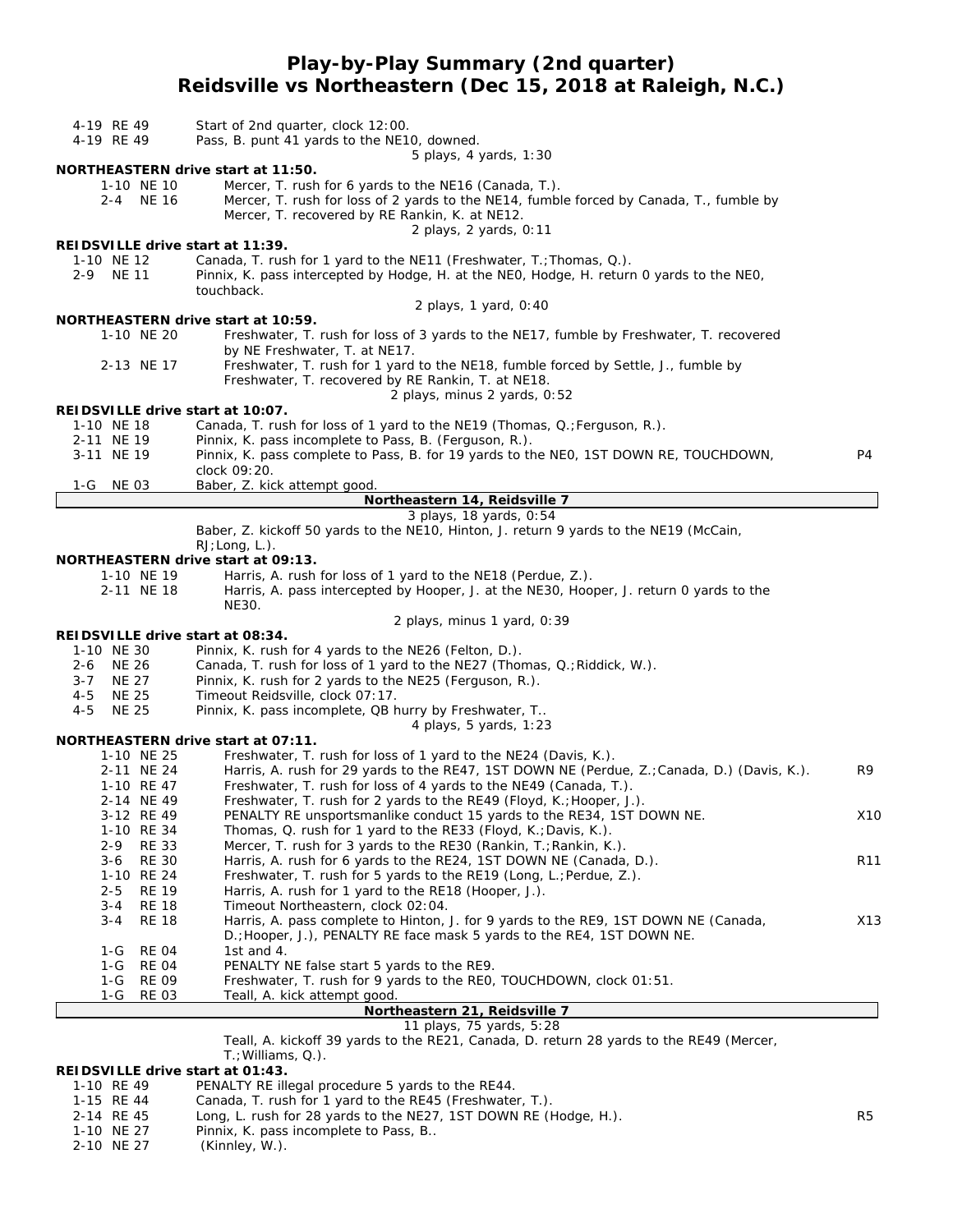# **Play-by-Play Summary (2nd quarter) Reidsville vs Northeastern (Dec 15, 2018 at Raleigh, N.C.)**

- 2-10 NE 27 Pass, B. rush for 8 yards to the NE19 (Ferguson, R.).
- 3-2 NE 19 Canada, T. rush for 7 yards to the NE12, 1ST DOWN RE (Ferguson, R.; Felton, D.).<br>1-10 NE 12 Timeout Reidsville, clock 00:25.
- Timeout Reidsville, clock 00:25.
- 1-10 NE 12 Pinnix, K. pass incomplete to Graves, L..
- 
- 2-10 NE 12 PENALTY NE pass interference 6 yards to the NE6.<br>2-4 NE 06 Pinnix, K. pass intercepted by Thomas, Q. at the N Pinnix, K. pass intercepted by Thomas, Q. at the NE6, Thomas, Q. return 4 yards to the
	- NE10 (Long, L.;Canada, D.).

*7 plays, 45 yards, 1:37*

#### **NORTHEASTERN drive start at 00:06.**

1-10 NE 10 TM rush for loss of 1 yard to the NE9. End of half, clock 00:00.

| 1 play, minus 1 yard, 0:06                        |  |
|---------------------------------------------------|--|
| END OF 2nd QUARTER: Northeastern 21, Reidsville 7 |  |

|                        |       | Time    | 1st Downs |     |         | <b>Conversions</b> |          |                  |                  |
|------------------------|-------|---------|-----------|-----|---------|--------------------|----------|------------------|------------------|
| <b>Quarter Summary</b> | Score | Poss    | P         |     | 3rd     | 4th                | Rushina  | Passing          | <b>Penalties</b> |
| Reidsville             |       | 04:44   |           | - 3 | $2 - 3$ | ∩-1                | $9 - 49$ | $1 - 7 - 2 - 19$ | $3 - 25$         |
| Northeastern           |       | 7 07:16 |           | _ Ҕ | $2 - 2$ | റ-റ                | 16-49    | $1 - 2 - 1 - 9$  | $2 - 11$         |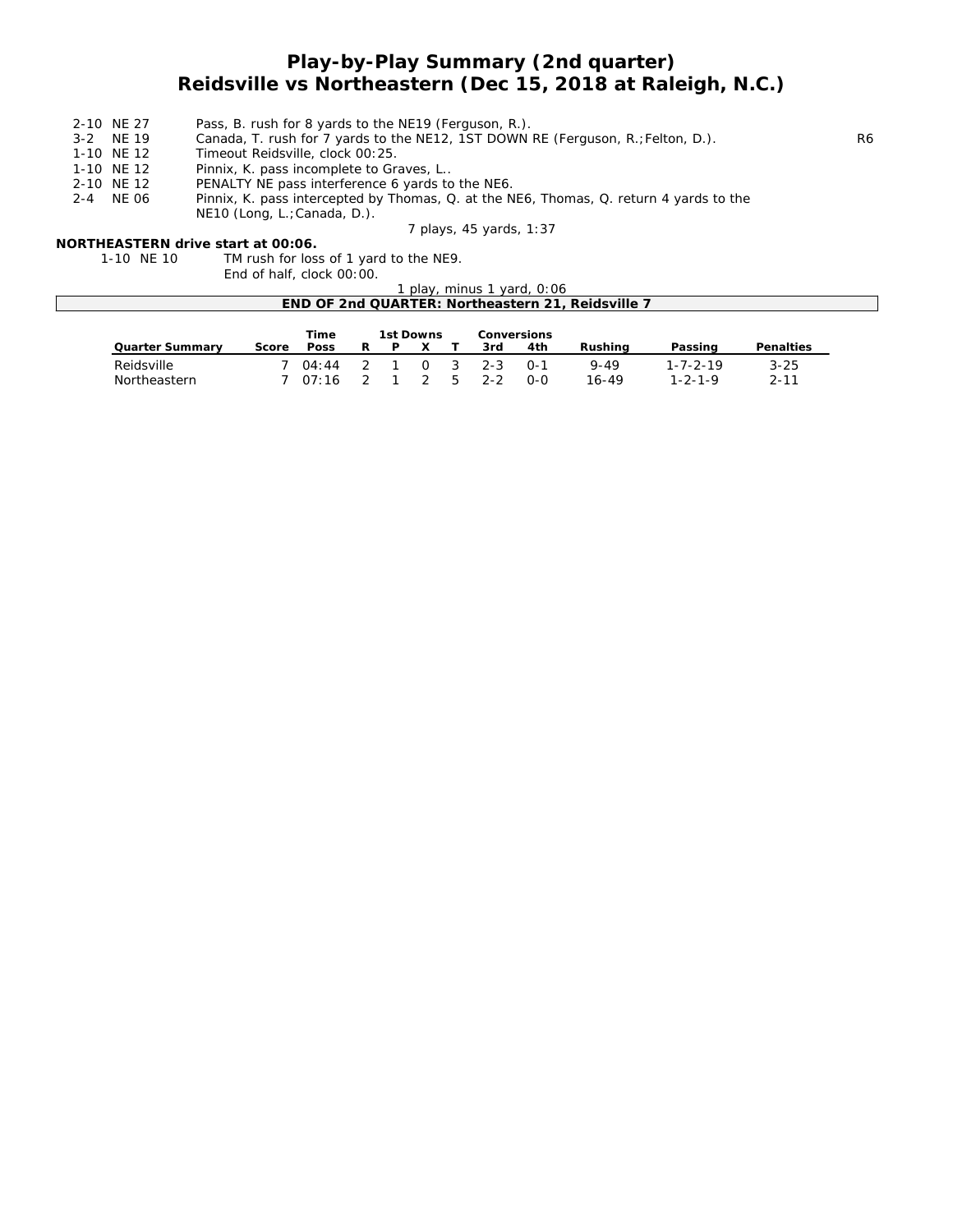#### **Quickie Statistics (Halftime) Reidsville vs Northeastern (Dec 15, 2018 at Raleigh, N.C.)**

|                                   | RE           | NE          |
|-----------------------------------|--------------|-------------|
| Score                             |              | 21          |
| <b>FIRST DOWNS</b>                | 6            | 13          |
| <b>RUSHES-YARDS (NET)</b>         | $15 - 74$    | 30-170      |
| <b>PASSING YDS (NET)</b>          | 8            | 47          |
| Passes Att-Comp-Int               | $11 - 2 - 2$ | $4 - 3 - 1$ |
| <b>TOTAL OFFENSE PLAYS-YARDS</b>  | $26 - 82$    | $34 - 217$  |
| Fumble Returns-Yards              | $0 - 0$      | $0 - 0$     |
| Punt Returns-Yards                | $0 - 0$      | $0 - 0$     |
| Kickoff Returns-Yards             | $3 - 48$     | $2 - 12$    |
| <b>Interception Returns-Yards</b> | $1 - 0$      | $2 - 4$     |
| Punts (Number-Avg)                | $2 - 43.0$   | $0 - 0.0$   |
| Fumbles-Lost                      | $0 - 0$      | $3 - 2$     |
| Penalties-Yards                   | $4 - 30$     | $5 - 40$    |
| Possession Time                   | 09:33        | 14:27       |
| <b>Third-Down Conversions</b>     | 2 of 5       | $3$ of $4$  |
| <b>Fourth-Down Conversions</b>    | 0 of 1       | 1 of 1      |

#### **Reidsville Northeastern**

| Rushing        |     |                     |                     | No. Gain Loss Net TD |               |             | Lg Avg           | Rushing                                                                 |                | <b>No. Gain Loss</b> | Net TD             |              | Lg Avg           |
|----------------|-----|---------------------|---------------------|----------------------|---------------|-------------|------------------|-------------------------------------------------------------------------|----------------|----------------------|--------------------|--------------|------------------|
| Canada, T.     |     |                     | 9                   | 2<br>54              | 52            | $\mathbf 0$ | 27<br>5.8        | Harris, A.                                                              | 8              | 112                  | 111<br>1           | 1            | 55<br>13.9       |
| Long, L.       |     |                     |                     | 28<br>$\mathbf 0$    | 28            | 0           | 28<br>28.0       | Freshwater, T.                                                          | 13             | 58                   | 9<br>49            | 1            | 19<br>3.8        |
| Pass, B.       |     |                     |                     | 8<br>$\Omega$        | 8             | 0           | 8<br>8.0         | Thomas, Q.                                                              | 3              | 9                    | $\mathbf 0$<br>9   | $\mathbf{O}$ | 5<br>3.0         |
| Pinnix, K.     |     |                     | 4                   | 20<br>6              | $-14$         | $\Omega$    | $4 - 3.5$        | Mercer, T.                                                              | 5              | 10                   | $\mathcal{P}$<br>8 | $\Omega$     | 6<br>0.4         |
| Passing        |     |                     | $C - A - I$         |                      |               |             | Yds TD Long Sack | Passing                                                                 |                | $C-A-I$              |                    |              | Yds TD Long Sack |
| Pinnix, K.     |     |                     | $2 - 11 - 2$        |                      | 8             | 1           | 19<br>2          | Harris, A.                                                              |                | $3 - 4 - 1$          | 47                 |              | 22<br>$\Omega$   |
| Receiving      |     |                     |                     | No. Yards            | TD            | Long        |                  | Receiving                                                               |                | No. Yards            | TD                 | Long         |                  |
| Pass, B.       |     |                     | 1                   | 19                   | 1             | 19          |                  | Hinton, J.                                                              | 2              | 25                   | $\Omega$           | 16           |                  |
| Pinnix, K.     |     |                     | 1                   | $-11$                | O             | $\Omega$    |                  | Thomas, Q.                                                              | 1              | 22                   | $\mathbf{1}$       | 22           |                  |
| Punting        |     |                     | No.                 | <b>Yds</b>           | Avg Long In20 |             | TВ               | Punting                                                                 | No.            | Yds                  | Avg Long In20      |              | TВ               |
| Pass, B.       |     |                     | 2                   | 86                   | 43.0          | 45          | 1                |                                                                         |                |                      |                    |              |                  |
|                |     | <b>Punt Returns</b> | No. Yards           |                      | TD            | Long        |                  | <b>Punt Returns</b>                                                     |                | No. Yards            | TD.                | Long         |                  |
|                |     | <b>Kick Returns</b> | No.                 | Yards                | TD            | Long        |                  | <b>Kick Returns</b>                                                     |                | No. Yards            | TD                 | Long         |                  |
| Pass, B.       |     |                     |                     | 21                   | $\Omega$      | 21          |                  | Hinton, J.                                                              | $\mathfrak{D}$ | 12                   | $\Omega$           | $\mathsf Q$  |                  |
| Graves, L.     |     |                     |                     | $-1$                 | $\Omega$      | O           |                  |                                                                         |                |                      |                    |              |                  |
| <b>Tackles</b> |     |                     | UA-A                | Total                | <b>Sacks</b>  |             | <b>TFL</b>       | <b>Tackles</b>                                                          | UA-A           | Total                | <b>Sacks</b>       |              | TFL              |
| Long, L.       |     |                     | $4 - 3$             | 7                    | 0.0           |             | 0.0              | Freshwater, T.                                                          | $1 - 4$        | 5                    | 1.0                |              | 1.0              |
| Hooper, J.     |     |                     | $2 - 4$             | 6                    | 0.0           |             | 0.0              | Ferguson, R.                                                            | $2 - 2$        | 4                    | 0.0                |              | 0.5              |
| Canada, D.     |     |                     | $1 - 5$             | 6                    | 0.0           |             | 0.0              | Mercer, T.                                                              | $2 - 1$        | 3                    | 0.0                |              | 0.0              |
| Canada, T.     |     |                     | $4-0$               | 4                    | 0.0           |             | 3.0              | Felton, D.                                                              | $1 - 2$        | 3                    | 0.0                |              | 0.0              |
|                | Qtr | Time                | <b>Scoring Play</b> |                      |               |             |                  |                                                                         |                |                      |                    |              | V-H              |
|                | 1st | 09:58               |                     |                      |               |             |                  | NE - Harris, A. 55 yd run (Teall, A. kick), 5-79 2:08                   |                |                      |                    |              | $0 - 7$          |
|                |     | 01:26               |                     |                      |               |             |                  | NE - Thomas, Q. 22 yd pass from Harris, A. (Teall, A. kick), 11-80 5:03 |                |                      |                    |              | $0 - 14$         |
|                | 2nd | 09:20               |                     |                      |               |             |                  | RE - Pass, B. 19 yd pass from Pinnix, K. (Baber, Z. kick), 3-18 0:54    |                |                      |                    |              | $7 - 14$         |
|                |     | 01:51               |                     |                      |               |             |                  | NE - Freshwater, T. 9 yd run (Teall, A. kick), 11-75 5:28               |                |                      |                    |              | $7 - 21$         |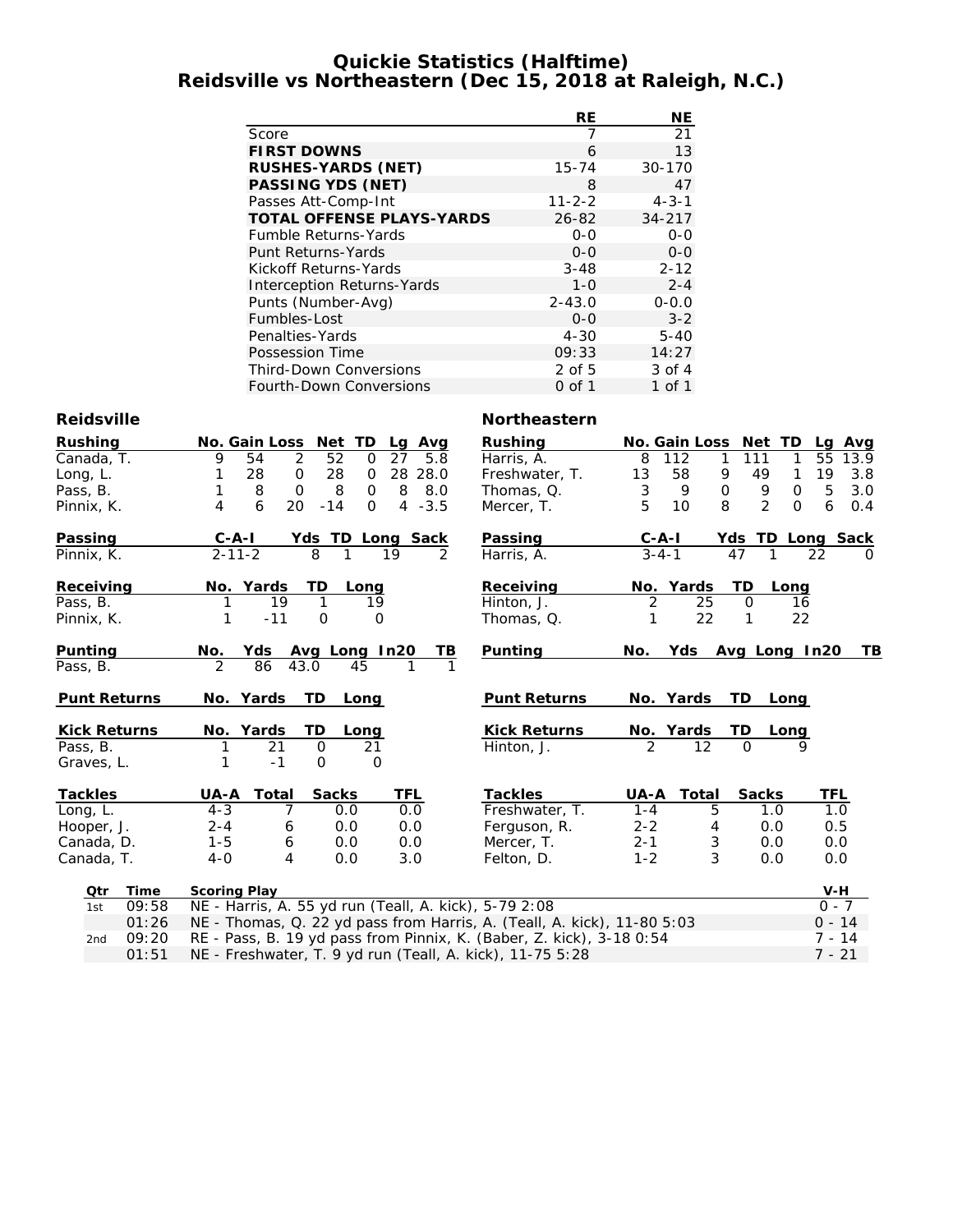## **Play-by-Play Summary (3rd quarter) Reidsville vs Northeastern (Dec 15, 2018 at Raleigh, N.C.)**

|                                | Start of 3rd quarter, clock 12:00, NE ball on NE40.<br>Teall, A. kickoff 42 yards to the RE18, Pass, B. return 18 yards to the RE36 (Riddick, |                 |
|--------------------------------|-----------------------------------------------------------------------------------------------------------------------------------------------|-----------------|
|                                | $W: King, K.$ ).                                                                                                                              |                 |
| 1-10 RE 36                     | REIDSVILLE drive start at 11:55.<br>Long, L. rush for 24 yards to the NE40, 1ST DOWN RE (Lewis III, M.).                                      | R7              |
| 1-10 NE 40                     | Long, L. rush for 5 yards to the NE35 (Ferguson, R.; Thomas, Q.).                                                                             |                 |
| 2-5 NE 35                      | Canada, T. rush for 9 yards to the NE26, 1ST DOWN RE (Hinton, J.).                                                                            | R8              |
| 1-10 NE 26                     | Long, L. rush for 3 yards to the NE23 (Mercer, T.; Baum, J.), PENALTY NE face mask 5 yards                                                    |                 |
|                                | to the NE18.                                                                                                                                  |                 |
| <b>NE 18</b><br>1-2            | 1st and 2.                                                                                                                                    |                 |
| $1 - 2$<br><b>NE 18</b>        | PENALTY NE encroachment 5 yards to the NE13, 1ST DOWN RE.                                                                                     | Х9              |
| 1-10 NE 13<br>NE 11            | Canada, T. rush for 2 yards to the NE11 (Ferguson, R.; Felton, D.).                                                                           |                 |
| 2-8<br>$3 - 3$<br><b>NE 06</b> | Pinnix, K. pass complete to Canada, T. for 5 yards to the NE6, .<br>Pinnix, K. rush for 1 yard to the NE5 (Freshwater, T.; Spellman, A.).     |                 |
| $4 - 2$<br><b>NE 05</b>        | Pinnix, K. pass complete to Pass, B. for 5 yards to the NEO, 1ST DOWN RE, TOUCHDOWN,                                                          | P <sub>10</sub> |
|                                | clock 08:09.                                                                                                                                  |                 |
| 1-G<br>NE 03                   | Baber, Z. kick attempt failed.                                                                                                                |                 |
|                                | Northeastern 21, Reidsville 13                                                                                                                |                 |
|                                | 8 plays, 64 yards, 3:52                                                                                                                       |                 |
|                                | Baber, Z. kickoff 42 yards to the NE18, Hodge, H. return 8 yards to the NE26 (Graves,<br>L.; McCain, RJ).                                     |                 |
|                                | NORTHEASTERN drive start at 08:03.                                                                                                            |                 |
|                                | 1-10 NE 26<br>Freshwater, T. rush for 3 yards to the NE29 (Long, L.; Davis, K.).                                                              |                 |
|                                | 2-7 NE 29<br>Freshwater, T. rush for 4 yards to the NE33 (Hooper, J.).                                                                        |                 |
| $3 - 3$                        | <b>NE 33</b><br>Harris, A. sacked for loss of 2 yards to the NE31 (Rankin, T.).                                                               |                 |
| 4-5                            | <b>NE 31</b><br>Mercer, T. punt 36 yards to the RE33, fair catch by Pass, B                                                                   |                 |
|                                | 3 plays, 5 yards, 2:23                                                                                                                        |                 |
|                                | REIDSVILLE drive start at 05:40.                                                                                                              |                 |
| 1-10 RE 33                     | Pinnix, K. pass complete to Long, L. for 5 yards to the RE38 (Baum, J.; Lewis III, M.).                                                       |                 |
| 2-5 RE 38<br>1-10 NE 44        | Long, L. rush for 18 yards to the NE44, 1ST DOWN RE (Ferguson, R.; Lewis III, M.).                                                            | R11             |
| 2-4 NE 38                      | Long, L. rush for 6 yards to the NE38 (Freshwater, T.).<br>Timeout Northeastern, clock 04:27.                                                 |                 |
| 2-4 NE 38                      | Long, L. rush for 2 yards to the NE36 (Baum, J.).                                                                                             |                 |
| 3-2 NE 36                      | Canada, T. rush for 4 yards to the NE32, 1ST DOWN RE (Ferguson, R.; Felton, D.).                                                              | R <sub>12</sub> |
| 1-10 NE 32                     | Pinnix, K. sacked for loss of 9 yards to the NE41 (Riddick, W.), PENALTY NE face mask 15                                                      |                 |
|                                | yards to the NE26.                                                                                                                            |                 |
| NE 26<br>1-4                   | 1st and 4.                                                                                                                                    |                 |
| 1-4 NE 26                      | Long, L. rush for 2 yards to the NE24 (Freshwater, T.; Felton, D.).                                                                           |                 |
| 2-2 NE 24                      | Long, L. rush for 2 yards to the NE22, 1ST DOWN RE (Ferguson, R.; Staten, W.).                                                                | R <sub>13</sub> |
| 1-10 NE 22                     | PENALTY RE encroachment 5 yards to the NE27.                                                                                                  |                 |
| 1-15 NE 27<br>2-15 NE 27       | Pass, B. pass incomplete to Hooper, J. (King, K.).<br>PENALTY RE illegal touching 5 yards to the NE32.                                        |                 |
| 2-20 NE 32                     | Pinnix, K. pass incomplete to Canada, T                                                                                                       |                 |
| 3-20 NE 32                     | Pinnix, K. pass complete to Graves, L. for 32 yards to the NEO, 1ST DOWN RE, TOUCHDOWN,                                                       | P14             |
|                                | clock 01:32.                                                                                                                                  |                 |
| 1-G NE 03                      | Pinnix, K. pass attempt to Long, L. good                                                                                                      |                 |
|                                | <u>Northeastern 21, Reidsville 21</u>                                                                                                         |                 |
|                                | 11 plays, 67 yards, 4:17                                                                                                                      |                 |
|                                | Baber, Z. kickoff 45 yards to the NE15, Hodge, H. return 14 yards to the NE29 (Pettiford,                                                     |                 |
|                                | $O$ .; Canada, D.).                                                                                                                           |                 |
|                                | <b>NORTHEASTERN drive start at 01:23.</b><br>Harris, A. rush for 10 yards to the NE39, 1ST DOWN NE (Hooper, J.; Canada, T.).                  | R <sub>14</sub> |
|                                | 1-10 NE 29<br>1-10 NE 39<br>Freshwater, T. rush for 3 yards to the NE42 (Rankin, K.; Settle, J.).                                             |                 |
| $2 - 7$                        | Harris, A. rush for 2 yards to the NE44 (Settle, J.; Perdue, Z.).<br>NE 42                                                                    |                 |
|                                | END OF 3rd QUARTER: Northeastern 21, Reidsville 21                                                                                            |                 |
|                                | Time<br>1st Downs<br>Conversions                                                                                                              |                 |

|                        |       | Time  |    | 1st Downs    |   |         | Conversions |          |                  |                  |
|------------------------|-------|-------|----|--------------|---|---------|-------------|----------|------------------|------------------|
| <b>Quarter Summary</b> | Score | Poss  | R  | P            |   | 3rd     | 4th         | Rushina  | Passing          | <b>Penalties</b> |
| Reidsville             | 14    | 08:09 | 5. |              | 8 | $2 - 3$ | 1-1         | 13-69    | $4 - 6 - 0 - 47$ | 2-10             |
| Northeastern           |       | 03.46 |    | <sup>n</sup> |   | n-1     | റ-റ         | $6 - 20$ | <u> ೧-೧-೧-೧</u>  | $3 - 25$         |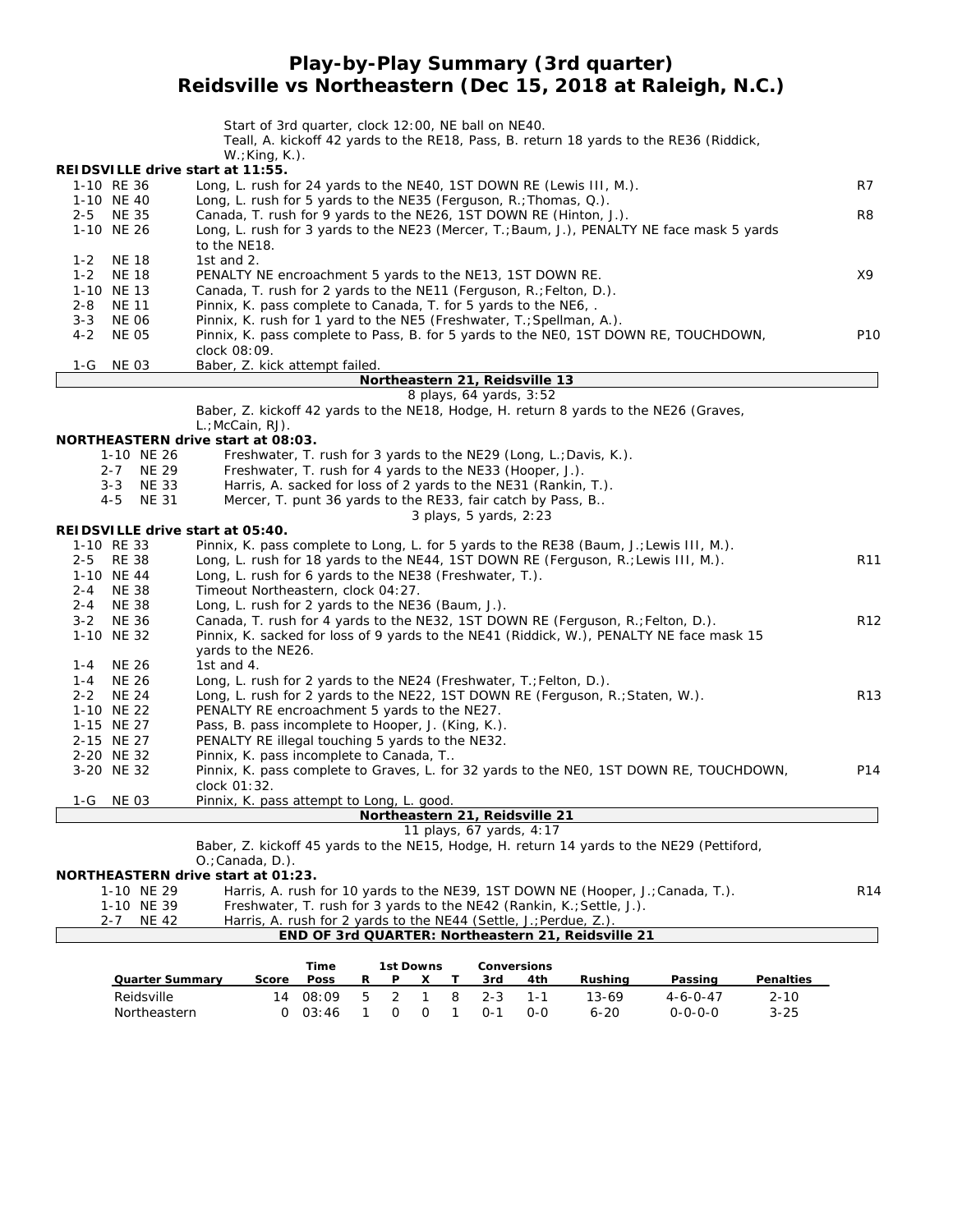### **Quickie Statistics (3rd quarter) Reidsville vs Northeastern (Dec 15, 2018 at Raleigh, N.C.)**

|                                   | <b>RE</b>    | NE          |
|-----------------------------------|--------------|-------------|
| Score                             | 21           | 21          |
| <b>FIRST DOWNS</b>                | 14           | 14          |
| <b>RUSHES-YARDS (NET)</b>         | 28-143       | $36 - 190$  |
| <b>PASSING YDS (NET)</b>          | 55           | 47          |
| Passes Att-Comp-Int               | $17 - 6 - 2$ | $4 - 3 - 1$ |
| <b>TOTAL OFFENSE PLAYS-YARDS</b>  | 45-198       | 40-237      |
| <b>Fumble Returns-Yards</b>       | $0 - 0$      | $0 - 0$     |
| Punt Returns-Yards                | $0 - 0$      | $0 - 0$     |
| Kickoff Returns-Yards             | 4-66         | $4 - 34$    |
| <b>Interception Returns-Yards</b> | $1 - 0$      | $2 - 4$     |
| Punts (Number-Avg)                | $2 - 43.0$   | $1 - 36.0$  |
| Fumbles-Lost                      | $0 - 0$      | $3 - 2$     |
| Penalties-Yards                   | $6 - 40$     | $8 - 65$    |
| Possession Time                   | 17:42        | 18:13       |
| <b>Third-Down Conversions</b>     | 4 of 8       | 3 of 5      |
| <b>Fourth-Down Conversions</b>    | 1 of 2       | 1 of 1      |

#### **Reidsville Northeastern**

| Rushing             | No. Gain Loss                                         | Net TD                                    | Lg Avg      | <b>Rushing</b>                                                          |             |                  | No. Gain Loss Net TD | Lg Avg             |          |
|---------------------|-------------------------------------------------------|-------------------------------------------|-------------|-------------------------------------------------------------------------|-------------|------------------|----------------------|--------------------|----------|
| Long, L.            | 9<br>90                                               | 90<br>$\mathbf 0$<br>28<br>$\mathbf 0$    | 10.0        | Harris, A.                                                              | 11          | 124<br>3         | 121                  | 55<br>1<br>11.0    |          |
| Canada, T.          | 12<br>69                                              | 67<br>27<br>2<br>$\mathbf 0$              | 5.6         | Freshwater, T.                                                          | 16          | 9<br>68          | 59                   | 19<br>$\mathbf{1}$ | 3.7      |
| Pass, B.            | 8<br>1                                                | $\Omega$<br>8<br>$\mathbf 0$<br>8         | 8.0         | Thomas, Q.                                                              | 3           | 9<br>$\mathbf 0$ | 9                    | 5<br>$\mathbf 0$   | 3.0      |
| Pinnix, K.          | $\overline{7}$<br>29<br>6                             | $-22$<br>$\mathbf 0$                      | $4 - 3.7$   | Mercer, T.                                                              | 5           | 10<br>8          | 2                    | 6<br>$\mathbf{O}$  | 0.4      |
| Passing             | $C - A - I$                                           | Yds TD Long Sack                          |             | Passing                                                                 | $C-A-I$     |                  |                      | Yds TD Long Sack   |          |
| Pinnix, K.          | $6 - 16 - 2$                                          | 3<br>55<br>32                             | 3           | Harris, A.                                                              | $3 - 4 - 1$ |                  | 47                   | 22                 |          |
| Pass, B.            | $0 - 1 - 0$                                           | $\mathbf 0$<br>$\mathbf 0$<br>$\mathbf 0$ | $\mathbf 0$ |                                                                         |             |                  |                      |                    |          |
| Receiving           | No. Yards                                             | TD<br>Long                                |             | Receiving                                                               | No. Yards   |                  | TD<br>Long           |                    |          |
| Pass, B.            | 2<br>24                                               | $\overline{2}$<br>19                      |             | Hinton, J.                                                              | 2           | 25               | 0                    | 16                 |          |
| Graves, L.          | 32                                                    | 32<br>1                                   |             | Thomas, Q.                                                              | 1           | 22               | $\mathbf{1}$         | 22                 |          |
| Canada, T.          | 5                                                     | 5<br>$\mathbf 0$                          |             |                                                                         |             |                  |                      |                    |          |
| Long, L.            | 5<br>1                                                | 5<br>$\mathbf 0$                          |             |                                                                         |             |                  |                      |                    |          |
| Punting             | No.<br><b>Yds</b>                                     | Avg Long In20                             | TВ          | Punting                                                                 | No.         | Yds.             | Avg Long In20        |                    | ΤВ       |
| Pass, B.            | $\overline{2}$<br>86                                  | 43.0<br>45                                |             | Mercer, T.                                                              |             | 36               | 36.0<br>36           | $\Omega$           | $\Omega$ |
| <b>Punt Returns</b> | No. Yards                                             | TD<br>Long                                |             | <b>Punt Returns</b>                                                     | No. Yards   |                  | <b>TD</b><br>Long    |                    |          |
| <b>Kick Returns</b> | No. Yards                                             | TD<br>Long                                |             | <b>Kick Returns</b>                                                     | No. Yards   |                  | TD<br>Long           |                    |          |
| Pass, B.            | 2<br>39                                               | 21<br>$\mathbf 0$                         |             | Hinton, J.                                                              | 2           | 12               | $\mathbf 0$          | 9                  |          |
| Graves, L.          | $-1$<br>1                                             | $\mathbf 0$<br>$\mathbf 0$                |             | Hodge, H.                                                               | 2           | 22               | $\mathbf 0$          | 14                 |          |
| <b>Tackles</b>      | Total<br>UA-A                                         | <b>Sacks</b><br>TFL                       |             | <b>Tackles</b>                                                          | UA-A        | Total            | <b>Sacks</b>         | TFL                |          |
| Long, L.            | 8<br>$4 - 4$                                          | 0.0                                       | 0.0         | Ferguson, R.                                                            | $2 - 7$     | 9                | 0.0                  | 0.5                |          |
| Hooper, J.          | $3 - 5$<br>8                                          | 0.0                                       | 0.0         | Freshwater, T.                                                          | $2 - 6$     | 8                | 1.0                  | 1.0                |          |
| Canada, D.          | $\overline{7}$<br>$1 - 6$                             | 0.0                                       | 0.0         | Felton, D.                                                              | $1 - 5$     | 6                | 0.0                  | 0.0                |          |
| Canada, T.          | 5<br>$4 - 1$                                          | 0.0                                       | 3.0         | Mercer, T.                                                              | $2 - 2$     | 4                | 0.0                  | 0.0                |          |
| Time<br>Otr         | <b>Scoring Play</b>                                   |                                           |             |                                                                         |             |                  |                      | $V-H$              |          |
| 09:58<br>1st        | NE - Harris, A. 55 yd run (Teall, A. kick), 5-79 2:08 |                                           |             |                                                                         |             | $0 - 7$          |                      |                    |          |
| 01:26               |                                                       |                                           |             | NE - Thomas, Q. 22 yd pass from Harris, A. (Teall, A. kick), 11-80 5:03 |             |                  |                      | $0 - 14$           |          |
| 09:20<br>2nd        |                                                       |                                           |             | RE - Pass, B. 19 yd pass from Pinnix, K. (Baber, Z. kick), 3-18 0:54    |             |                  |                      | $7 - 14$           |          |
| 01:51               |                                                       |                                           |             | NE - Freshwater, T. 9 yd run (Teall, A. kick), 11-75 5:28               |             |                  |                      | $7 - 21$           |          |
| ∩Ω۰∩۵<br>2rd        |                                                       |                                           |             | DE Dass R 5 ud nass from Dinniy K (Rabor 7 kick failed) 8 64 3.52       |             |                  |                      | 12 21              |          |

3rd 08:09 RE - Pass, B. 5 yd pass from Pinnix, K. (Baber, Z. kick failed), 8-64 3:52 13 - 21 01:32 RE - Graves, L. 32 yd pass from Pinnix, K. (Long, L. pass from Pinnix, K.), 11-67 4:17 21 - 21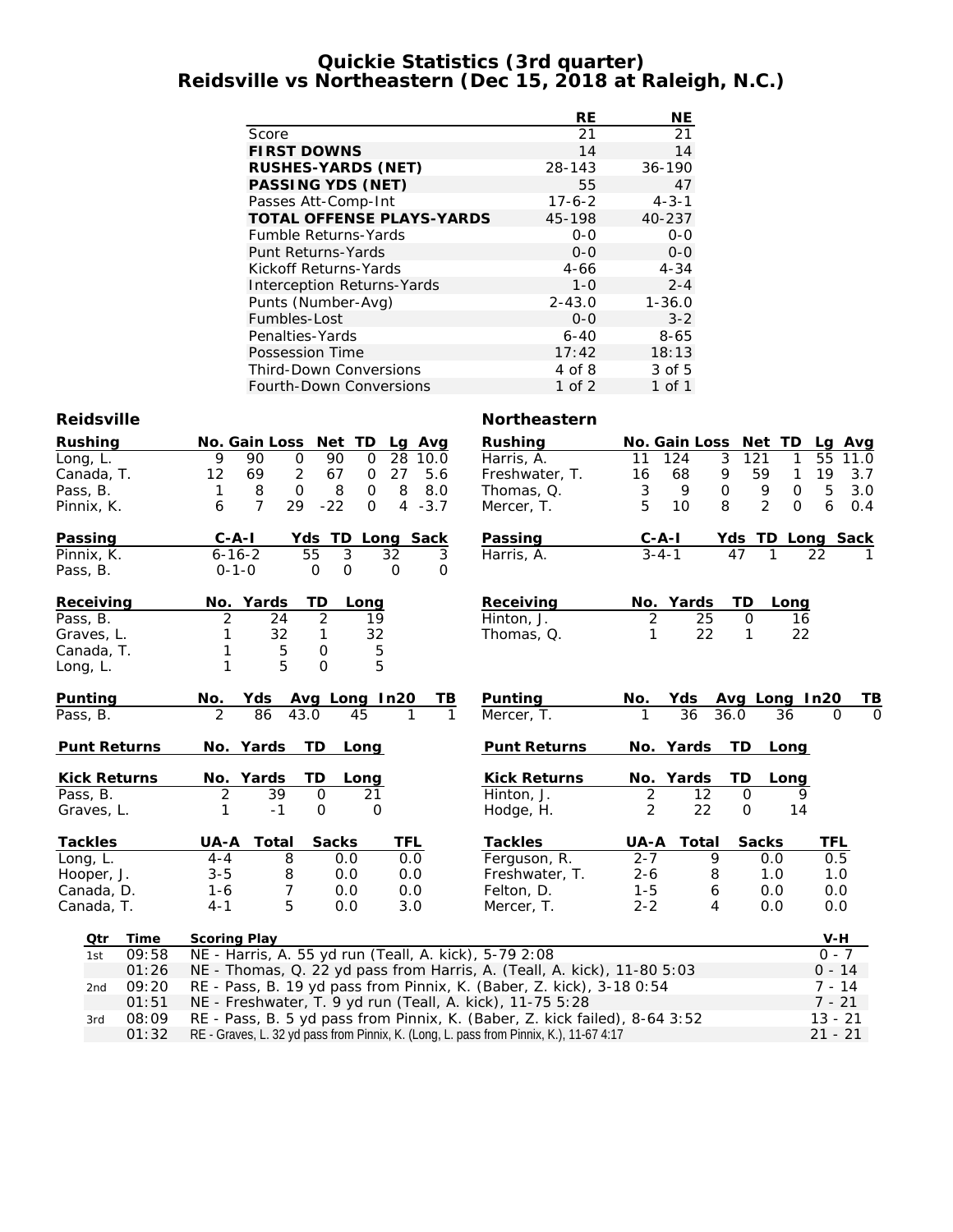## **Play-by-Play Summary (4th quarter) Reidsville vs Northeastern (Dec 15, 2018 at Raleigh, N.C.)**

| <b>NE 44</b><br>$3 - 5$                                                     | Start of 4th quarter, clock 12:00.                                                                         |                 |  |  |  |  |  |
|-----------------------------------------------------------------------------|------------------------------------------------------------------------------------------------------------|-----------------|--|--|--|--|--|
| $3 - 5$<br><b>NE 44</b>                                                     | Harris, A. pass incomplete to Hinton, J                                                                    |                 |  |  |  |  |  |
| $4 - 5$<br><b>NE 44</b>                                                     | Mercer, T. punt 43 yards to the RE13, downed.                                                              |                 |  |  |  |  |  |
|                                                                             | 4 plays, 15 yards, 1:39                                                                                    |                 |  |  |  |  |  |
| REIDSVILLE drive start at 11:44.<br>1-10 RE 13                              | Canada, T. rush for 4 yards to the RE17 (Ferguson, R.; Thomas, Q.).                                        |                 |  |  |  |  |  |
| 2-6 RE 17                                                                   | Long, L. rush for 5 yards to the RE22 (Freshwater, T.; Ferguson, R.).                                      |                 |  |  |  |  |  |
| <b>RE 22</b><br>$3 - 1$                                                     | Canada, T. rush for 3 yards to the RE25, 1ST DOWN RE (Ferguson, R.; Mercer, T.).                           | R <sub>15</sub> |  |  |  |  |  |
| 1-10 RE 25                                                                  | Pinnix, K. pass incomplete to Pass, B                                                                      |                 |  |  |  |  |  |
| 2-10 RE 25                                                                  | Long, L. rush for 1 yard to the RE26 (Ferguson, R.; Mercer, T.).                                           |                 |  |  |  |  |  |
| 3-9 RE 26                                                                   | Pinnix, K. pass complete to Long, L. for 16 yards to the RE42, 1ST DOWN RE (Ferguson, R.).                 | P <sub>16</sub> |  |  |  |  |  |
| 1-10 RE 42<br>Pinnix, K. pass incomplete to Canada, D                       |                                                                                                            |                 |  |  |  |  |  |
| 2-10 RE 42<br>Long, L. rush for 2 yards to the RE44 (Felton, D.; Baum, J.). |                                                                                                            |                 |  |  |  |  |  |
| 3-8 RE 44                                                                   | Pinnix, K. pass complete to Pass, B. for 8 yards to the NE48, 1ST DOWN RE (Spellman, A.).                  | P17             |  |  |  |  |  |
| 1-10 NE 48<br>2-5 NE 43                                                     | Long, L. rush for 5 yards to the NE43 (Mercer, T.).<br>Canada, T. rush for 4 yards to the NE39 (Baum, J.). |                 |  |  |  |  |  |
| <b>NE 39</b><br>$3 - 1$                                                     | Canada, T. rush for 3 yards to the NE36, 1ST DOWN RE (Ferguson, R.).                                       | <b>R18</b>      |  |  |  |  |  |
| (23) Canada, T. for Reidsville injured                                      |                                                                                                            |                 |  |  |  |  |  |
| 1-10 NE 36                                                                  | Pinnix, K. pass incomplete to Hooper, J                                                                    |                 |  |  |  |  |  |
| 2-10 NE 36                                                                  | Pinnix, K. pass incomplete to Pass, B                                                                      |                 |  |  |  |  |  |
| 3-10 NE 36                                                                  | TEAM rush for loss of 4 yards to the NE40, fumble by TEAM recovered by RE Pinnix, K. at                    |                 |  |  |  |  |  |
|                                                                             | RE49.                                                                                                      |                 |  |  |  |  |  |
| 4-25 RE 49                                                                  | Pass, B. punt 24 yards to the NE27, out-of-bounds.                                                         |                 |  |  |  |  |  |
|                                                                             | 15 plays, 36 yards, 6:06                                                                                   |                 |  |  |  |  |  |
| 1-10 NE 27                                                                  | NORTHEASTERN drive start at 05:38.<br>Harris, A. rush for loss of 5 yards to the NE22.                     |                 |  |  |  |  |  |
| 2-15 NE 22                                                                  | Harris, A. rush for 33 yards to the RE45, 1ST DOWN NE (Hooper, J.).                                        | R <sub>15</sub> |  |  |  |  |  |
| 1-10 RE 45                                                                  | Freshwater, T. rush for 5 yards to the RE40 (Hooper, J.; Rankin, T.).                                      |                 |  |  |  |  |  |
| $2 - 5$<br>RE 40                                                            | Harris, A. rush for 40 yards to the REO, 1ST DOWN NE, TOUCHDOWN, clock 04:14.                              | R <sub>16</sub> |  |  |  |  |  |
| 1-G<br>RE 03                                                                | Teall, A. kick attempt good.                                                                               |                 |  |  |  |  |  |
|                                                                             | Northeastern 28, Reidsville 21                                                                             |                 |  |  |  |  |  |
|                                                                             | 4 plays, 73 yards, 1:31                                                                                    |                 |  |  |  |  |  |
|                                                                             | Teall, A. kickoff 35 yards to the RE25, Canada, T. return 22 yards to the RE47 (King,                      |                 |  |  |  |  |  |
| REIDSVILLE drive start at 04:07.                                            | $K$ .; Hinton, J.).                                                                                        |                 |  |  |  |  |  |
| 1-10 RE 47                                                                  | Pinnix, K. sacked for loss of 1 yard to the RE46 (Baum, J.).                                               |                 |  |  |  |  |  |
| 2-11 RE 46                                                                  | Canada, T. rush for 17 yards to the NE37, 1ST DOWN RE (Harris, A.).                                        | R19             |  |  |  |  |  |
| 1-10 NE 37                                                                  | Pinnix, K. pass complete to Canada, D. for 37 yards to the NEO, 1ST DOWN RE, TOUCHDOWN,                    | P <sub>20</sub> |  |  |  |  |  |
|                                                                             | clock 03:06.                                                                                               |                 |  |  |  |  |  |
| 1-G<br>NE 03                                                                | Baber, Z. kick attempt good.                                                                               |                 |  |  |  |  |  |
|                                                                             | Northeastern 28, Reidsville 28                                                                             |                 |  |  |  |  |  |
|                                                                             | 3 plays, 53 yards, 1:10                                                                                    |                 |  |  |  |  |  |
|                                                                             | Baber, Z. kickoff 49 yards to the NE11, Harris, A. return 2 yards to the NE13 (Graves,                     |                 |  |  |  |  |  |
|                                                                             | L.; Jeffries, S.).<br><b>NORTHEASTERN drive start at 02:57.</b>                                            |                 |  |  |  |  |  |
| 1-10 NE 13                                                                  | Mercer, T. rush for 7 yards to the NE20 (Hooper, J.; Long, L.).                                            |                 |  |  |  |  |  |
| 2-3 NE 20                                                                   | Mercer, T. rush for 6 yards to the NE26, 1ST DOWN NE (Hooper, J.; Settle, J.).                             | R <sub>17</sub> |  |  |  |  |  |
| 1-10 NE 26                                                                  | Harris, A. rush for loss of 4 yards to the NE22 (Perdue, Z.; Canada, D.), PENALTY NE                       |                 |  |  |  |  |  |
|                                                                             | illegal block 11 yards to the NE11.                                                                        |                 |  |  |  |  |  |
| 1-25 NE 11                                                                  | 1st and 25.                                                                                                |                 |  |  |  |  |  |
| 1-25 NE 11                                                                  | Harris, A. pass incomplete to Hinton, J., QB hurry by Floyd, K. (Canada, D.).                              |                 |  |  |  |  |  |
| 2-25 NE 11                                                                  | Timeout Northeastern, clock 01:28.                                                                         |                 |  |  |  |  |  |
| 2-25 NE 11                                                                  | Lewis III, M. rush for 2 yards to the NE13 (Long, L.).                                                     |                 |  |  |  |  |  |
| 3-23 NE 13                                                                  | Timeout Reidsville, clock 01:17.                                                                           |                 |  |  |  |  |  |
| 3-23 NE 13<br>4-33 NE 03                                                    | Harris, A. sacked for loss of 10 yards to the NE3 (Canada, T.).<br>Timeout Reidsville, clock 01:11.        |                 |  |  |  |  |  |
| 4-33 NE 03                                                                  | Mercer, T. punt 36 yards to the NE39, downed.                                                              |                 |  |  |  |  |  |
|                                                                             | 6 plays, minus 10 yards, $1:55$                                                                            |                 |  |  |  |  |  |
| REIDSVILLE drive start at 01:02.                                            |                                                                                                            |                 |  |  |  |  |  |
| 1-10 NE 39                                                                  | Pinnix, K. pass incomplete to Pass, B. (Hinton, J.).                                                       |                 |  |  |  |  |  |
| 2-10 NE 39                                                                  | Pinnix, K. rush for 6 yards to the NE33 (Kinnley, W.).                                                     |                 |  |  |  |  |  |
| 3-4<br>NE 33                                                                | Canada, T. rush for 26 yards to the NE7, 1ST DOWN RE (Kinnley, W.).                                        | R <sub>21</sub> |  |  |  |  |  |
| $1-G$<br><b>NE 07</b>                                                       | Long, L. rush for no gain to the NE7 (Thomas, Q.; Baum, J.).                                               |                 |  |  |  |  |  |
| <b>NE 07</b><br>2-G                                                         | Pinnix, K. pass incomplete to Canada, T                                                                    |                 |  |  |  |  |  |
| $3-G$<br><b>NE 07</b><br>$3-G$<br><b>NE 07</b>                              | Timeout Northeastern, clock 00:10.<br>Baber, Z. field goal attempt from 24 GOOD, clock 00:04.              |                 |  |  |  |  |  |
|                                                                             | Reidsville 31, Northeastern 28                                                                             |                 |  |  |  |  |  |
| <b>RE 40</b><br>$1-G$                                                       | PENALTY RE encroachment 5 yards to the RE35.                                                               |                 |  |  |  |  |  |
|                                                                             | 6 plays, 32 yards, 1:02                                                                                    |                 |  |  |  |  |  |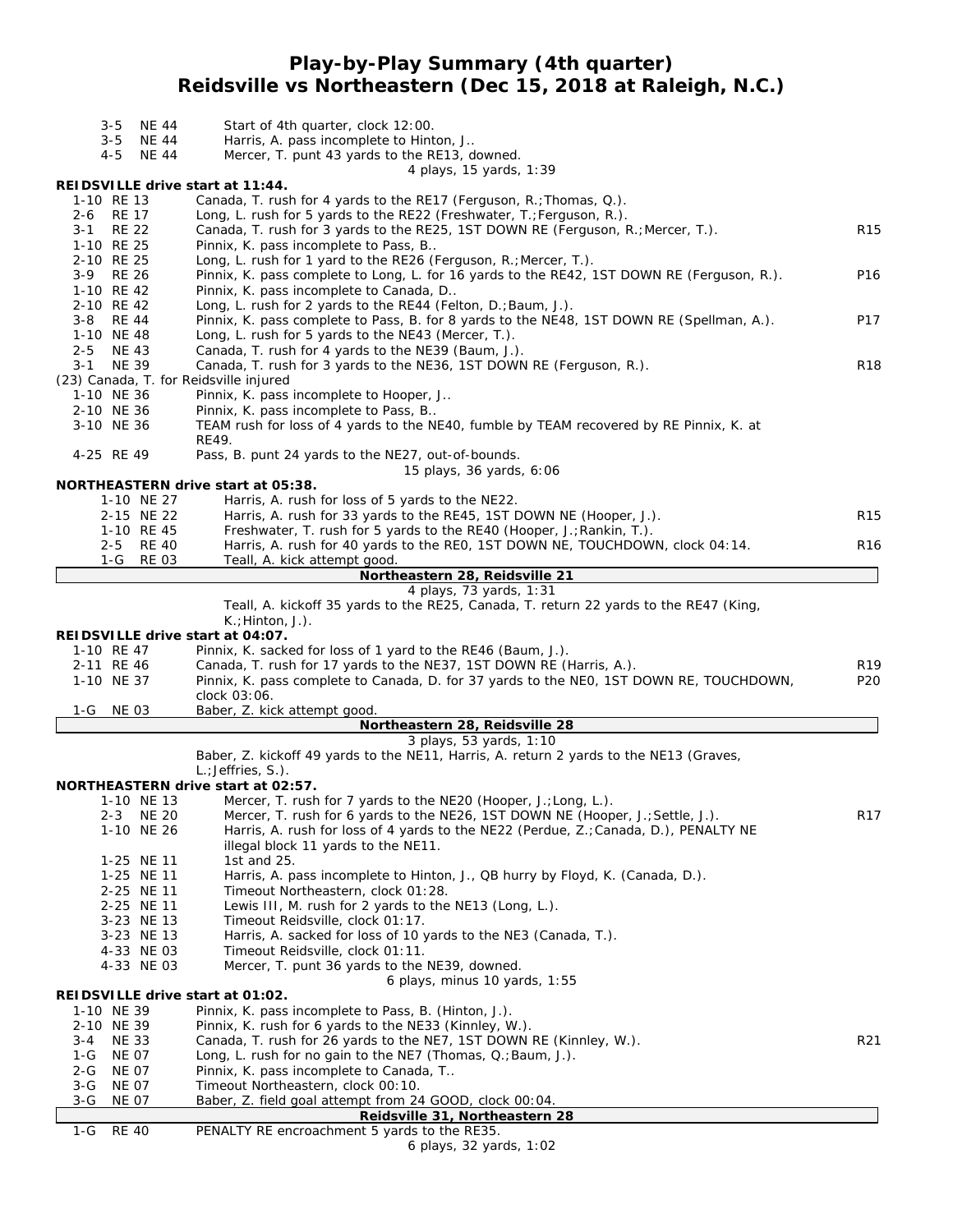## *Play-by-Play Summary (4th quarter) Reidsville vs Northeastern (Dec 15, 2018 at Raleigh, N.C.)*

Baber, Z. kickoff 30 yards to the NE35, Lewis III, M. return 6 yards to the NE41 (Davis, K.;Pettiford, O.).

**NORTHEASTERN drive start at 00:00.**

End of game, clock 00:00.

| FINAL SCORE: Reidsville 31, Northeastern 28 |       |             |   |                                 |  |  |     |     |          |                  |           |
|---------------------------------------------|-------|-------------|---|---------------------------------|--|--|-----|-----|----------|------------------|-----------|
|                                             |       | Time        |   | 1st Downs<br><b>Conversions</b> |  |  |     |     |          |                  |           |
| <b>Quarter Summary</b>                      | Score | <b>Poss</b> | R |                                 |  |  | 3rd | 4th | Rushina  | Passing          | Penalties |
| Reidsville                                  |       | 10008:18    |   |                                 |  |  | 5-6 | 0-0 | 14-60    | $3 - 9 - 0 - 61$ | 1-5       |
| Northeastern                                |       | 03:42       |   |                                 |  |  | በ-2 | 0-0 | $9 - 74$ | $0 - 2 - 0 - 0$  | 1-11      |